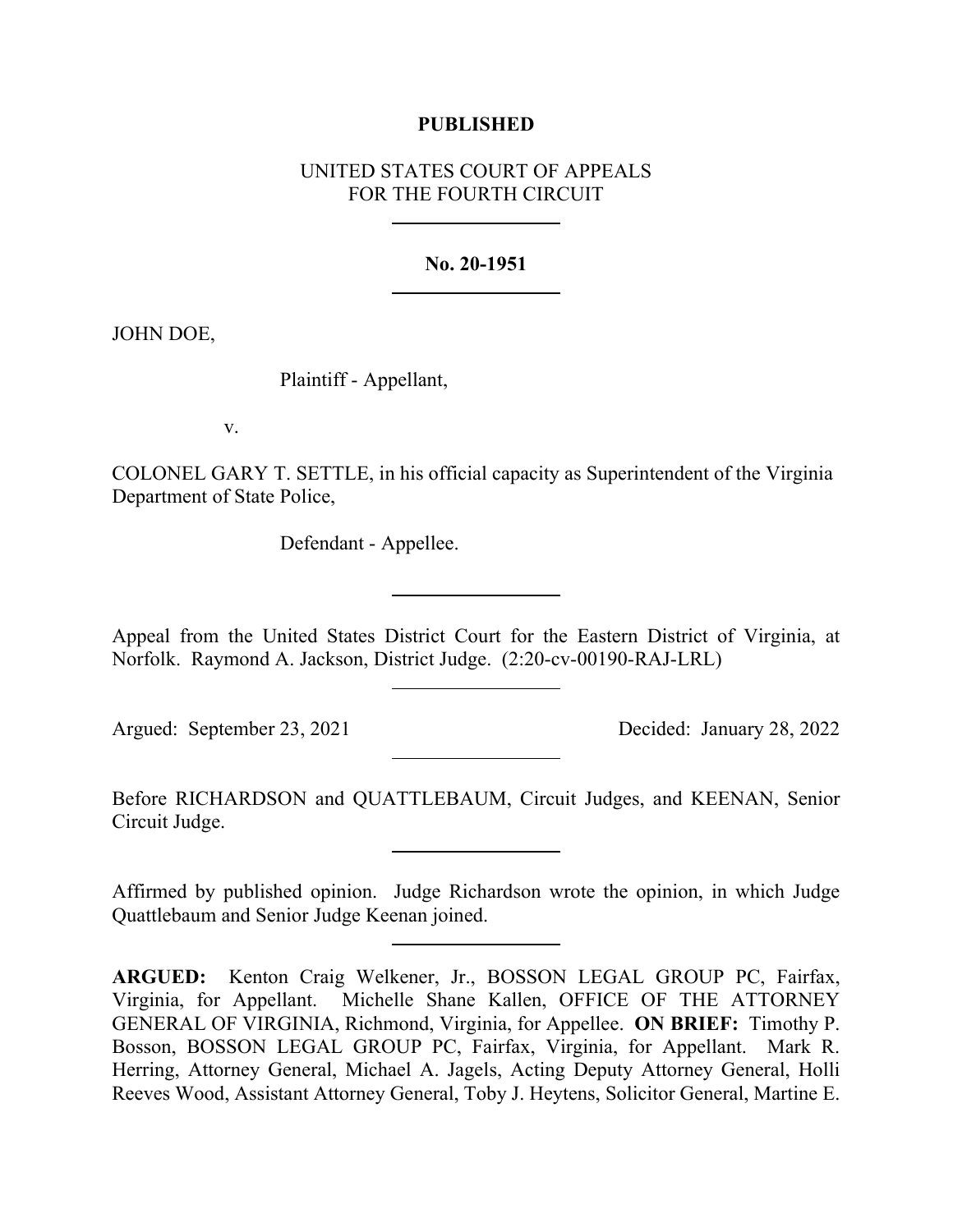Cicconi, Deputy Solicitors General, Jessica Merry Samuels, Assistant Solicitor General, Kendall T. Burchard, John Marshall Fellow, OFFICE OF ATTORNEY GENERAL OF VIRGINIA, Richmond, Virginia, for Appellee.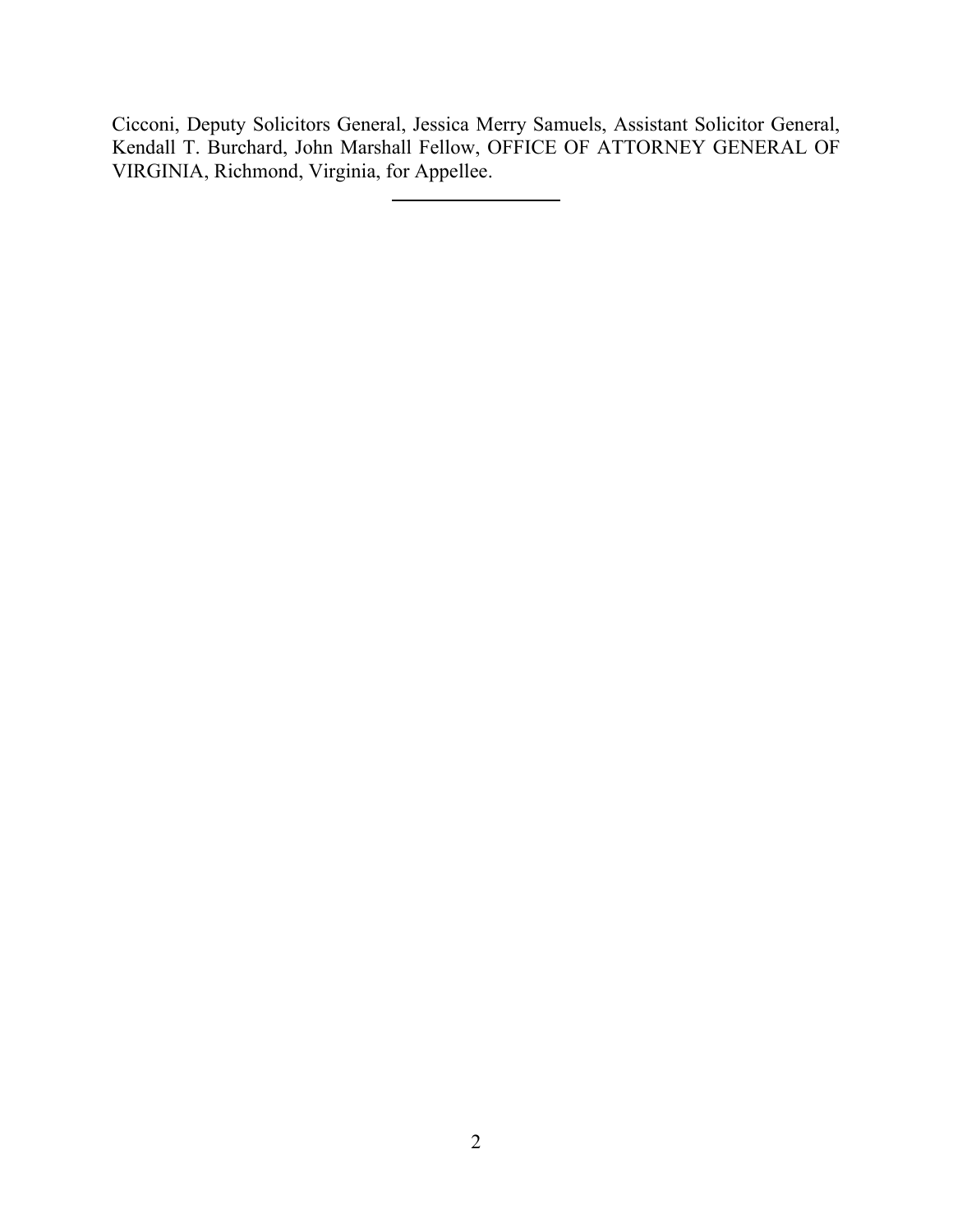RICHARDSON, Circuit Judge:

Two months after he turned 18, John Doe was caught having sex with his 14-yearold girlfriend. Given the facts of his arrest, Doe may well have been charged with "carnal knowledge of a child," a Class 4 felony that prohibits sex with 13- and 14-year-old children. But instead he was charged with and pleaded to a lower-class felony, "taking indecent liberties with children," which only prohibits behavior like propositioning a child for sex. Doe's plea may have gotten him a shorter prison sentence, but due to a quirk in Virginia law, it also led to *worse* treatment by Virginia's sex-offender registry. Both crimes generally put an offender on the highest tier of the registry for life, but there is a narrow exception to that rule. When an offender is less than 5 years older than his victim, he may be removed from the registry in time. But that mitigating exception only applies to carnal knowledge, the crime with the higher sentencing range, and not to indecent liberties. So while Doe may have felt lucky to only be charged with indecent liberties, given the potential for a lower prison sentence, that plea ended up condemning him to worse treatment on the registry. Because of that oddity, Doe will spend the rest of his life on Virginia's sex-offender registry with no hope for relief.

Doe—now in his 30s—sued Colonel Gary T. Settle, Superintendent of the Virginia Department of State Police, hoping to persuade a court to remove him from that registry and its burdens. Doe argues that the registry and the 5-year-gap provision violate multiple constitutional principles. In his Fourteenth Amendment equal protection claim, Doe asks us to consider why an offender convicted of having sex with a child, as Doe might have been, should be treated better than an offender convicted only of propositioning a child for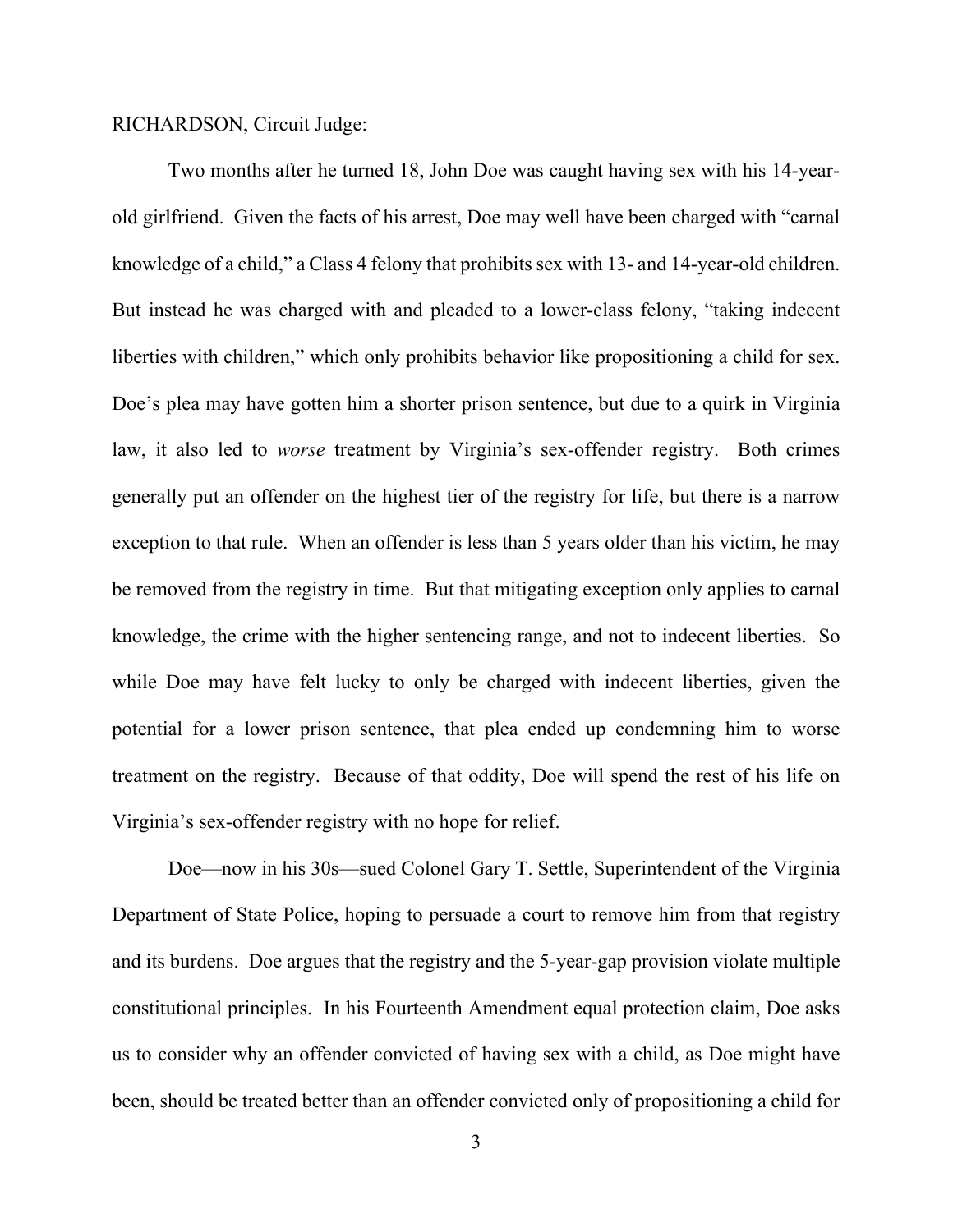sex, Doe's actual charge. In his Eighth Amendment claim, Doe asks us whether a lifelong registration requirement is an appropriate sanction for a single nonviolent crime committed by a high-school student.

Both appeals present significant issues of fairness, but at bottom, they ask us to question the wisdom of the Virginia legislature and its sex-offender registry. That is not our place. When the Constitution is invoked, our place is to determine whether state laws comply with the specific dictates of that document. And Virginia's sex-offender registry complies with the Eighth and Fourteenth Amendments. So we affirm the district court's dismissal.

## **I. Background**

### **A. Facts**

When John Doe was 17 years old, he began dating a girl at his high school. She was 14. Months later, the two were caught having sex in a parked car behind the local middle school. But by then, Doe was 18 years old—18 years and 2 months, to be exact and the girl was still 14—98 days from her 15th birthday. That is criminal under Virginia law, so Doe was arrested. Doe could have been prosecuted for a violation of "carnal knowledge of a child between thirteen and fifteen," a Class 4 felony under Va. Code § 18.2-63 with a minimum sentence of 2 years. But he was allowed to plead to "[t]aking indecent liberties with children," a lesser Class 5 felony under Va. Code § 18.2-370(A) with a minimum sentence of only 1 year.

According to Doe, his attorney advised him to plead guilty to the charge, and Doe did so in 2008. He was sentenced to 3 years in prison but only served 4 months; the rest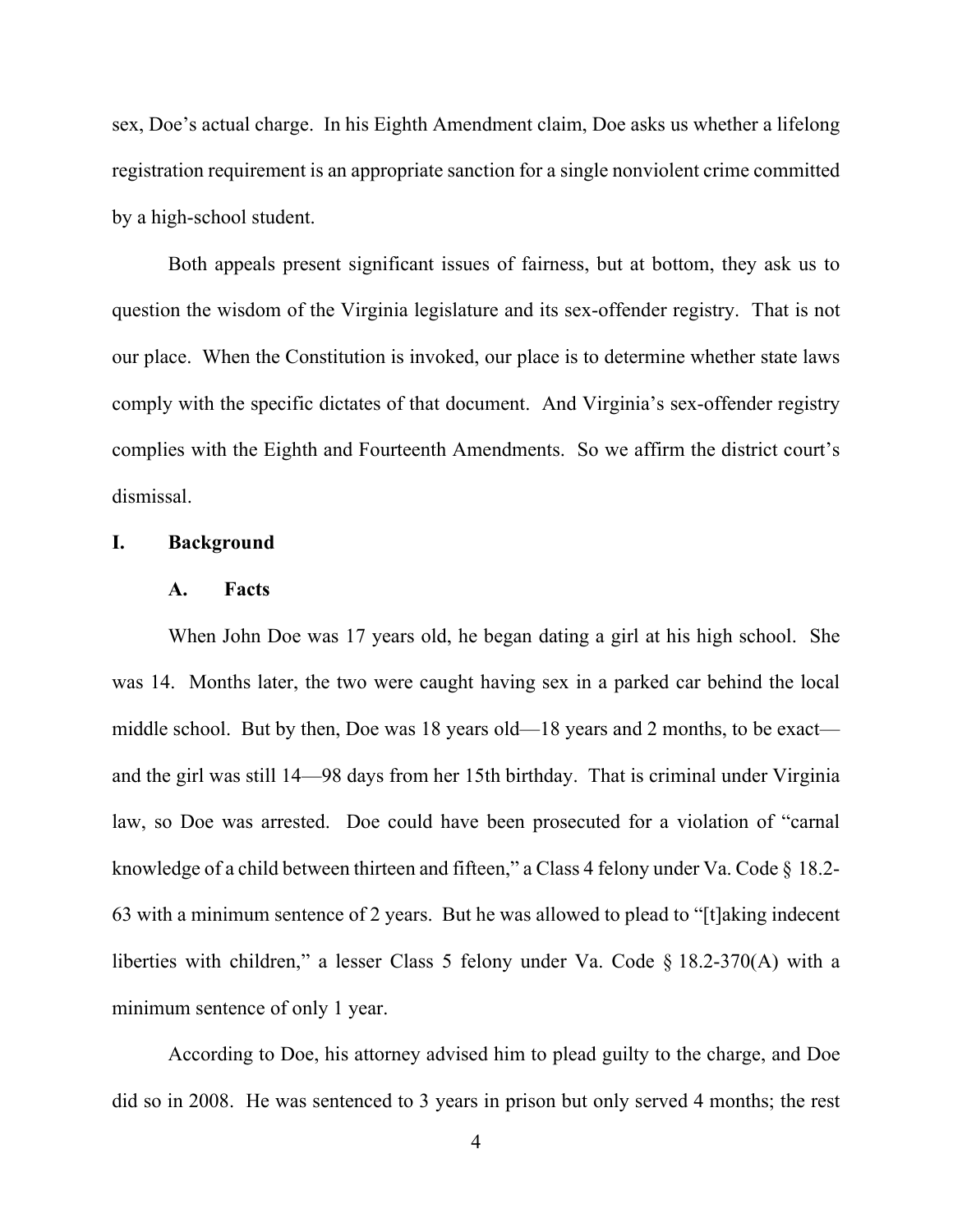of the sentence was suspended. Doe alleges that no one mentioned the sex-offender registry to him before his plea. So only later did Doe realize he would have to register as a sex offender for the rest of his life.

#### **B. Virginia's Sex-Offender Registry**

To assist law enforcement and to help communities protect themselves from repeat sex offenders, Virginia created a sex-offender registry. *See* Va. Code § 9.1-900. The Sex Offender and Crimes Against Minors Registry separates offenders into three tiers based on the seriousness of their offenses, with Tier III status being reserved for the worst crimes, including rape and murder.  $\S 9.1-902$  $\S 9.1-902$  $\S 9.1-902$ <sup>1</sup>

The registry requires extensive information from all offenders: photographs, fingerprints, DNA samples, home address, employer information, vehicle information, and internet usage information like email addresses and other online identities. § 9.1-903. Virginia State Police are then charged with publishing much of that information on the internet: name and address, employment, a photograph, and "such other information as the State Police may from time to time determine is necessary to preserve public safety." § 9.1-913. And this is not a one-time deal; offenders must continually verify and reverify that information. Tier III offenders like Doe must verify their information every three months to start, with the chance of less frequent reporting over time. § 9.1-904. If an offender

<span id="page-4-0"></span><sup>1</sup> Tier III offenses used to be categorized as "sexually violent offenses." *See* Va. Code §§ 9.1-902, 9.1-908 (2019). The current three-tier system was introduced in 2020, but the substance of the registry is largely unchanged. *See generally* 2020 Va. Acts ch. 829.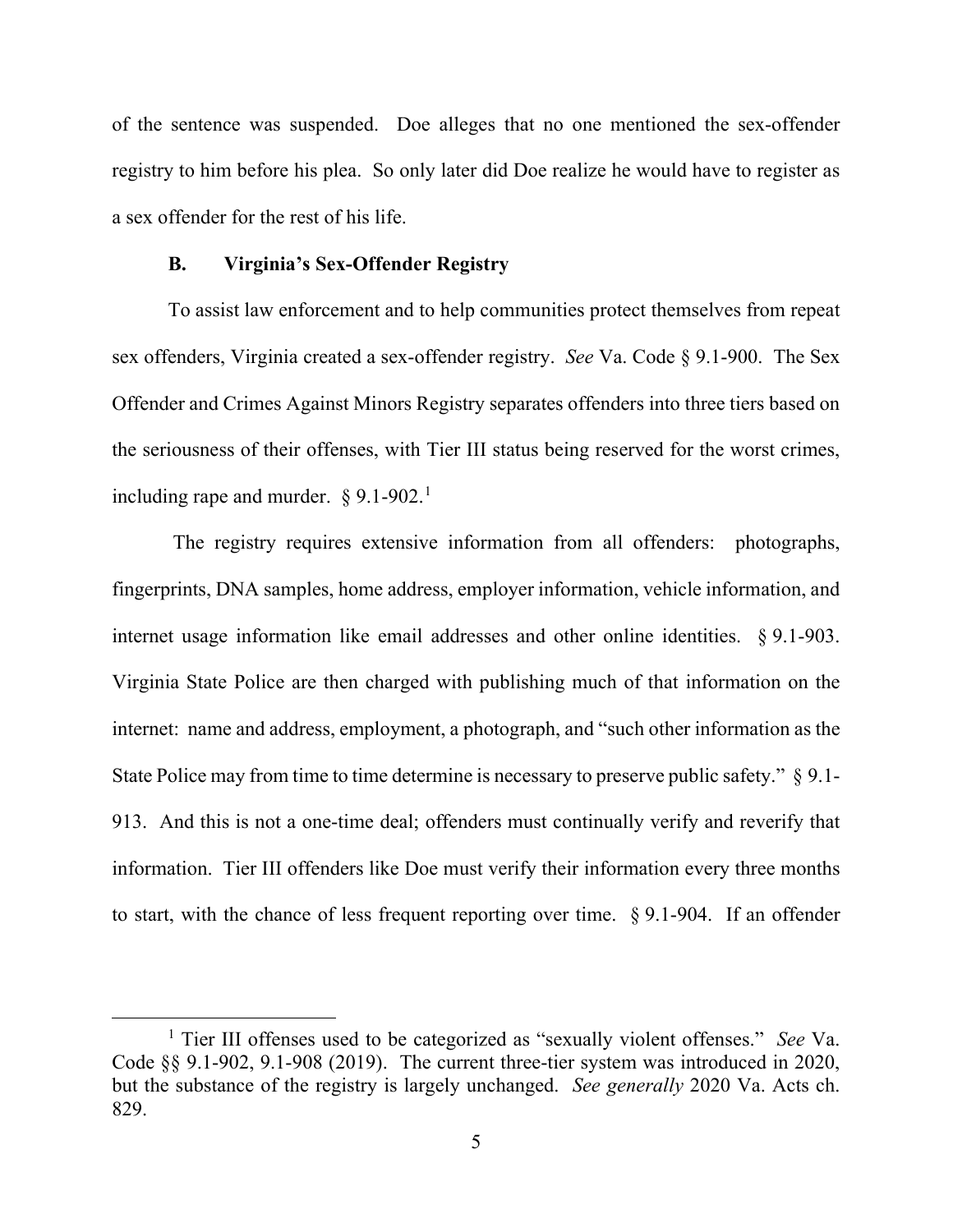fails to verify his information on time, he can be charged with a felony and then required to verify his information even more often.  $\S$ § 9.1-904, 18.[2](#page-5-0)-472.1.<sup>2</sup>

And those are only the periodic requirements: Certain other changes to a registered sex-offender's personal information demand almost immediate notification to the authorities. *See* §§ 9.1-903(D)–(F) (requiring notification 3 days after a changed name, residence, employment, or vehicle registration), 9.1-903(G) (requiring notification 30 minutes after a change in email or other internet identification), 9.1-903(D) (requiring notification 10 days after a move to another state). Virginia State Police must physically verify an offender's registration information twice a year and can get a warrant for further investigation when they have probable cause to believe some registration violation has occurred. § 9.1-907(C). In Doe's case, he reports to a sex-offender investigative officer who has been permanently assigned to him and who performs what Doe describes as "random home checks" every 6 months.

Beyond simply providing information, other consequences flow from an offender's status on the registry. Tier III offenders cannot enter a school during school hours without court-ordered permission. § 18.2-370.5. And offenders on the registry are not eligible for

<span id="page-5-0"></span> $2 \text{ In } 2017$ , Doe failed to verify his registration information on time. This led to another arrest and another guilty plea. Doe was first charged with  $\S$  18.2-472.1(B), which is the charge for Tier III sex offenders who fail to verify their information and which is a Class 6 felony with a statutory range of 1 to 6 years in prison. Va. Code § 18.2-10. But Doe pleaded to a lesser offense under  $\S$  18.2-472.1(A). For that failure, Doe had to wear an ankle monitor for 6 months and his registration duties were increased, from once a quarter to once a month.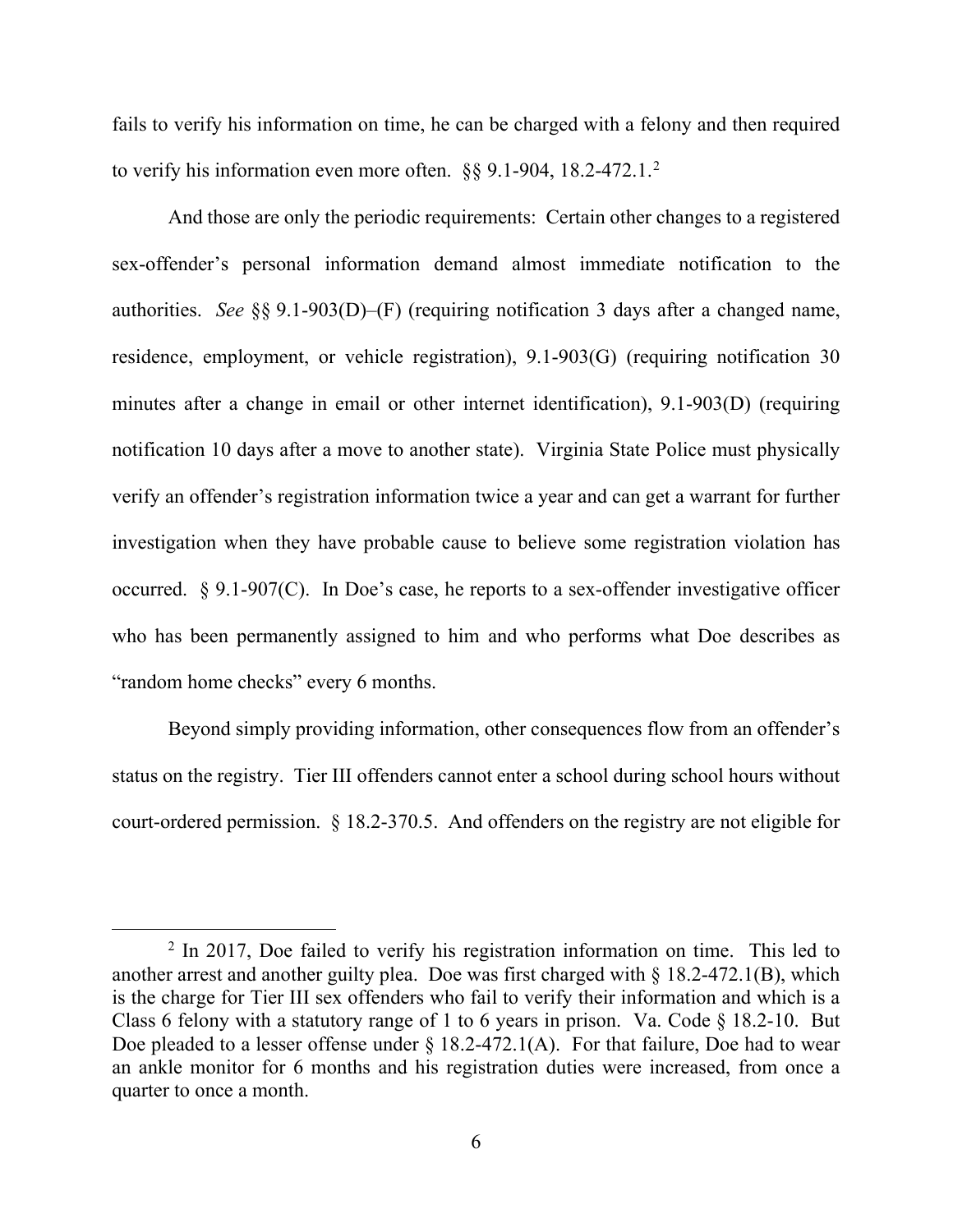certain commercial driver's licenses, cannot drive a tow-truck, and cannot work as rideshare drivers for companies like Uber or Lyft. §§ 46.2-116, 46.2-341.9, 46.2-2099.49.

Not every negative consequence of having committed a sex crime is a part of the registry though. Take § 18.2-370.2, which prohibits a sex offender from loitering within 100 feet of any place that they know or have reason to know is a school, daycare, playground, athletic facility, or gym. That criminal statute does not refer to the registry or its tiers. Rather, it restricts such loitering "as part of [an offender's] sentence." *Id.* And because this restriction is imposed as a part of the sentence and not as a part of the registry, it presumably still applies to sex offenders who eventually get off the registry. For example, kidnapping under  $\S$  18.2-47(A) is a Tier I offense that would allow a perpetrator to get off the registry in 15 years, but which also triggers the lifelong no-loitering restriction. §§ 18.2-370.2, 9.1-902. Other restrictions on sex offenders are similarly tied to the conviction and not the registry. *See* § 63.2-1205.1 (forbidding those who have "been convicted of an offense requiring registration" under Chapter 9 from adopting); § 18.2- 370.4 (prohibiting certain people from working or volunteering at schools based on their sex offenses, without reference to the registry); § 22.1-296.1 (requiring applicants for public teaching positions to certify that they have not committed certain sexual offenses and punishing false statements). Even with these clarifications, the registry is a serious imposition.

For some, there is a chance to get off the registry in time. After 15 years, most Tier I offenders can petition a court to be removed from the registry. § 9.1-910(A). The offender must have completed all court-ordered counseling and treatment and paid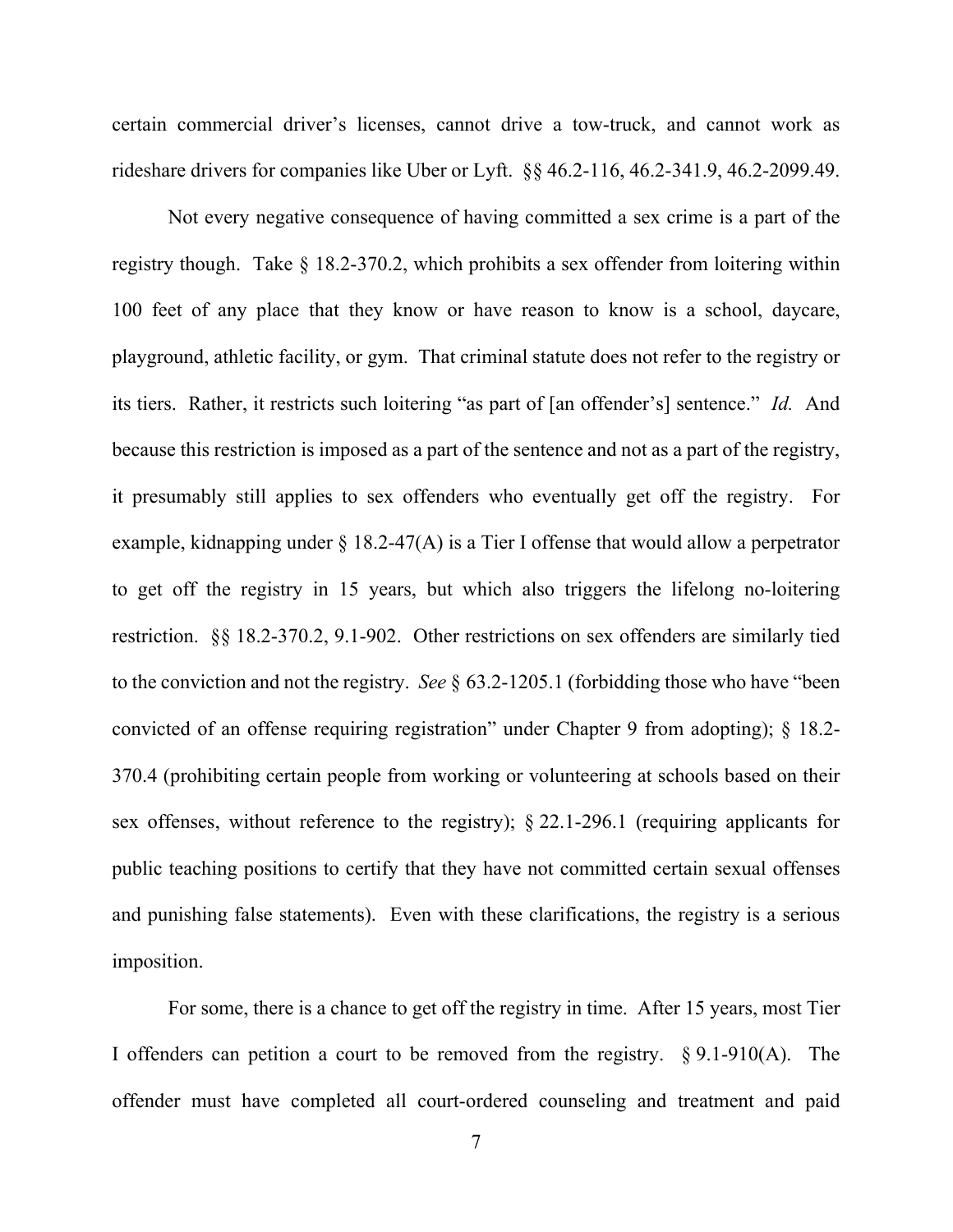restitution to his victims. § 9.1-910(B). "If, after such hearing, the court is satisfied that such person no longer poses a risk to public safety, the court shall grant the petition." *Id.* Tier II offenders must wait 25 years to petition for removal.  $\S 9.1-910(A)$ . But for everyone else—Tier III offenders like Doe, repeat offenders, and murderers—the registry is for life with no exception. *See* §§ 9.1-908, 9.1-910. The best Doe can hope for is to have his reverification duty limited to once a year. § 9.1-909.

As we have said, the offense determines an offender's tier on the registry, and two offenses are relevant here: "[c]arnal knowledge of a child between the ages of thirteen and fifteen years of age" under  $\S$  18.2-63(A) and "[t]aking indecent liberties with children" under § 18.2-370(A).

Carnal knowledge prohibits sex with 1[3](#page-7-0)- and 14-year-old children.<sup>3</sup> Indecent liberties prohibits a range of behavior with children under 15 years old that leads up to but does not include sex acts, things like exposing your genitals to a child, proposing sex to a child, or enticing a child to enter a house for sex.<sup>[4](#page-7-1)</sup> Even though there is considerable

<sup>4</sup> Section 18.2-370 reads in part:

<span id="page-7-1"></span>(Continued)

<span id="page-7-0"></span><sup>&</sup>lt;sup>3</sup> Section 18.2-63(A) reads in part: "If any person carnally knows, without the use of force, a child thirteen years of age or older but under fifteen years of age, such person shall be guilty of a Class 4 felony." To "carnally know" means "any sexual bodily connection, not simply sexual intercourse." *Singson v. Commonwealth*, 621 S.E.2d 682, 686 (Va. Ct. App. 2005) (quoting *Santillo v. Commonwealth*, 517 S.E.2d 733, 740 (Va. Ct. App. 1999)).

A. Any person 18 years of age or over, who, with lascivious intent, knowingly and intentionally commits any of the following acts with any child under the age of 15 years is guilty of a Class 5 felony: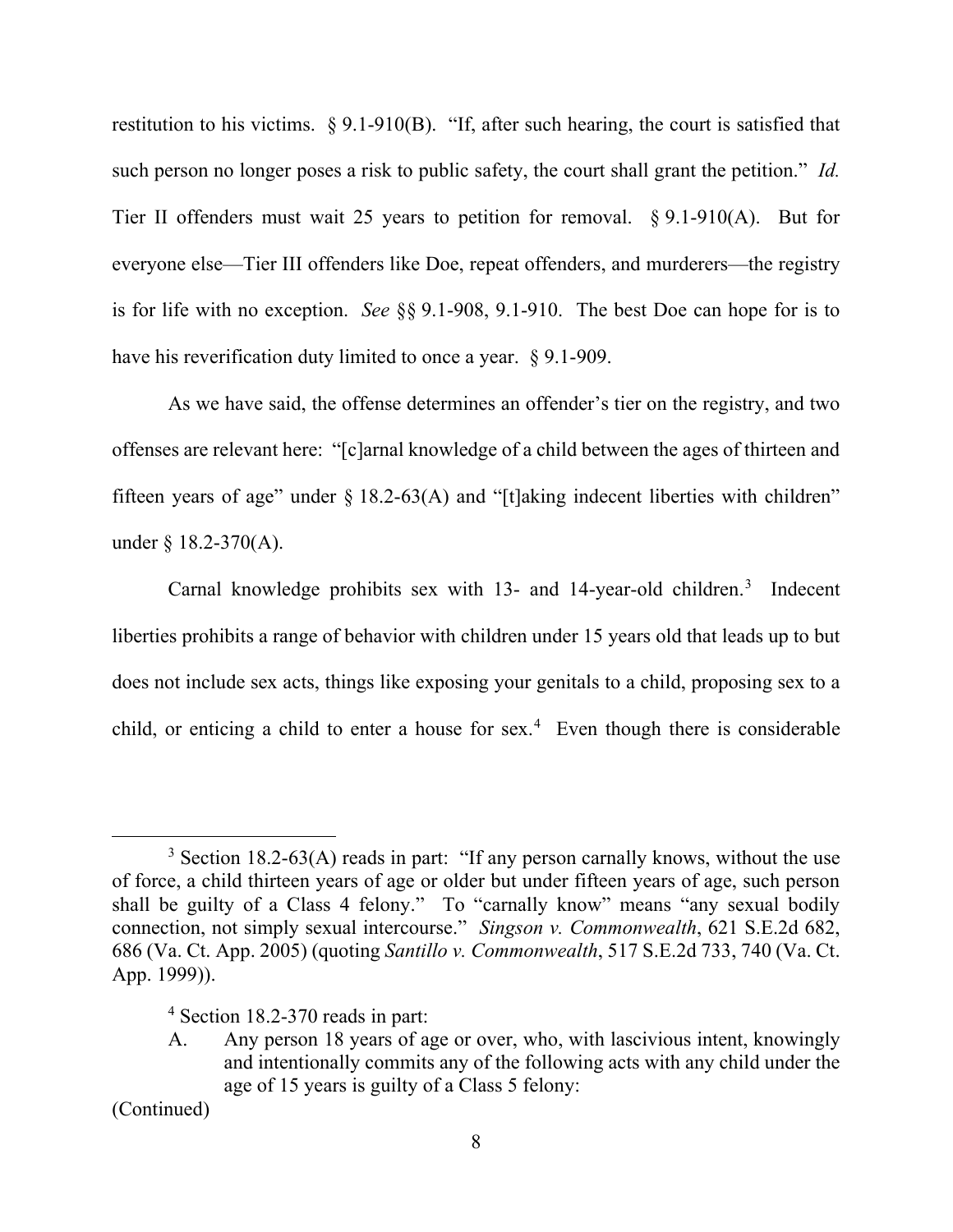overlap between these offenses, there are significant differences. For instance, carnal knowledge can be committed by adults or minors while indecent liberties can only be committed by adults. And carnal knowledge only includes victims of 13 and 14 years old while indecent liberties includes any child under 15.

The two crimes are also treated differently by the registry. Indecent liberties is an out-and-out Tier III offense. Carnal knowledge is Tier III but only "where the perpetrator is more than five years older than the victim." § 9.1-902. Otherwise, it is Tier I. This socalled Romeo-and-Juliet provision is meant to "ameliorate the sex offender registry requirement for teenagers convicted of consensual sex crimes." *See* Virginia Crime Commission, *"Romeo and Juliet" Laws* (2007). So most adults who are convicted of either crime end up on Tier III, but for some young-adult offenders, the 5-year-gap provision makes a difference. Carnal-knowledge offenders who are less than 5 years older than their victims—which will include some 18- and 19-year-olds—are Tier I and can petition to be removed from the registry after 15 years. But indecent-liberties offenders—even 18- and 19-year-olds within the 5-year Romeo-and-Juliet window—will always be Tier III.

- (3) Propose that any such child feel or fondle his own sexual or genital parts or the sexual or genital parts of such person or propose that such person feel or fondle the sexual or genital parts of any such child; or
- (4) Propose to such child the performance of an act of sexual intercourse . . . ; or
- (5) Entice, allure, persuade, or invite any such child to enter [a place] for any of the purposes set forth in the preceding subdivisions of this subsection.

<sup>(1)</sup> Expose his or her sexual or genital parts to any child . . . or propose that any such child expose his or her sexual or genital parts to such person; or . . .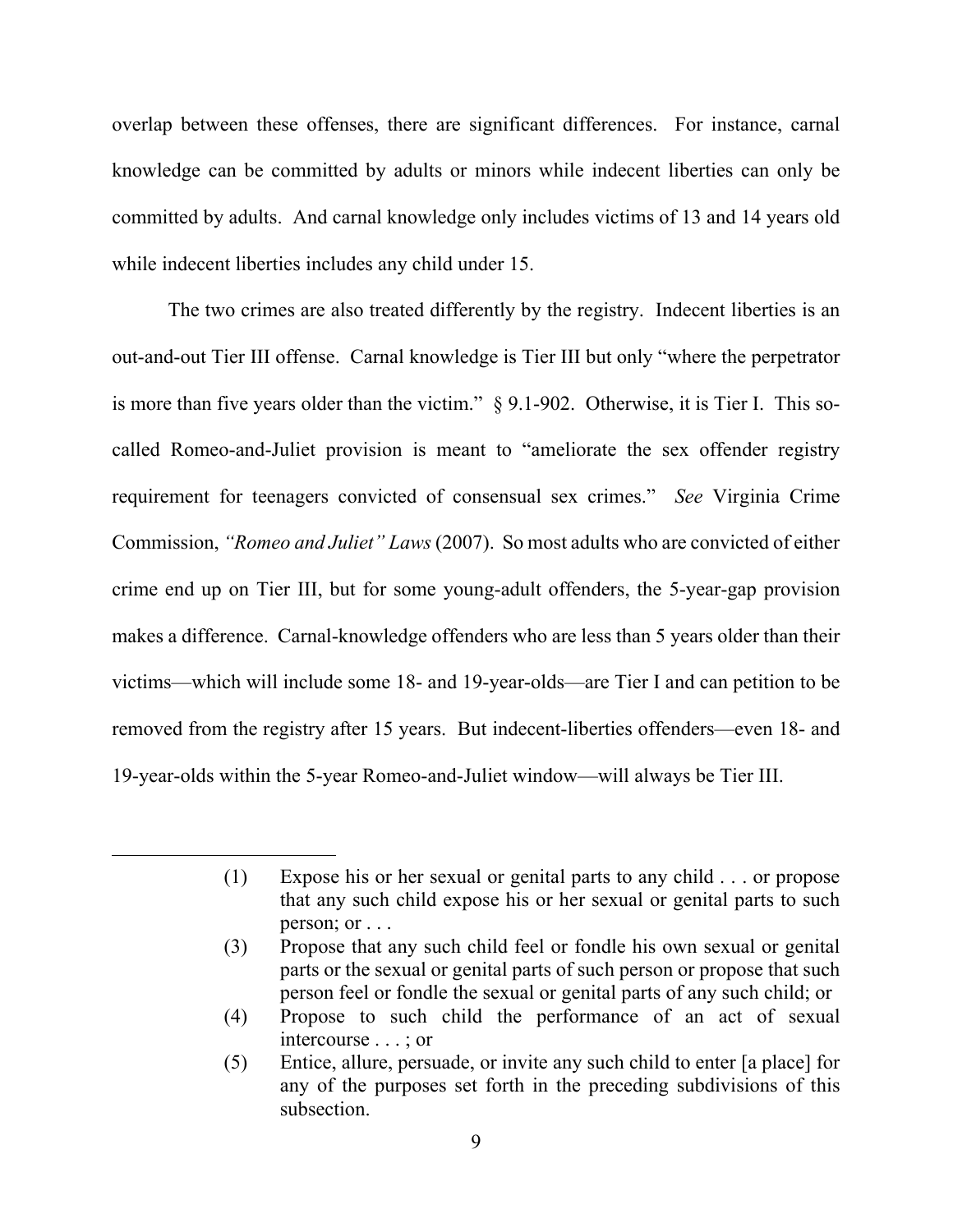### **II. Discussion**

After more than a decade on the sex-offender registry, Doe argues that his Tier III classification violates the federal and Virginia constitutions. The district court dismissed Doe's federal claims for failure to state a claim, and once those federal claims were gone, the district court declined to exercise supplemental jurisdiction over the state claims.<sup>[5](#page-9-0)</sup> Doe appealed and we have jurisdiction. 28 U.S.C. § 1291.

## **A. Equal Protection Claim**

"No State shall . . . deny to any person within its jurisdiction the equal protection of the laws." U.S. Const. amend. XIV. The Equal Protection Clause embodies a simple principle of government: "[A]ll persons similarly situated should be treated alike." *City of Cleburne v. Cleburne Living Ctr.*, 473 U.S. 432, 439 (1985). Courts have distilled that aspirational standard into a two-part test. First, a plaintiff must prove that he has been treated differently from others who are similarly situated to him. Second, if he makes out that initial showing, the court must consider whether the classification can be justified

<span id="page-9-0"></span><sup>&</sup>lt;sup>5</sup> The district court granted Doe leave to pursue this lawsuit under a pseudonym, but it is not clear why. A litigation pseudonym is a "rare dispensation." *Doe v. Public Citizen*, 749 F.3d 246, 274 (4th Cir. 2014) (citing *James v. Jacobson*, 6 F.3d 233, 238 (4th Cir. 1993)); *cf.* Eugene Volokh, *The Law of Pseudonymous Litigation* (Draft Jan. 13, 2021). The public has a strong interest in knowing the names of parties, and it is the district court's job to ensure that a party's individual interest in anonymity truly outweighs the public interest in open-air litigation. While a litigant's identity may not be as important in purely legal or facial challenges, *see Doe v. Megless*, 654 F.3d 404, 409 (3d Cir. 2011), most of Doe's arguments in favor of using a pseudonym were based on the theory that it would be a burden to reveal his sex-offender status to the public. But Doe has already been publicly revealed as a sex offender. That is what the sex-offender registry does. So perhaps the district court incorrectly balanced the interests here. But since this issue has gone unchallenged and unbriefed, we leave any reconsideration to the district court.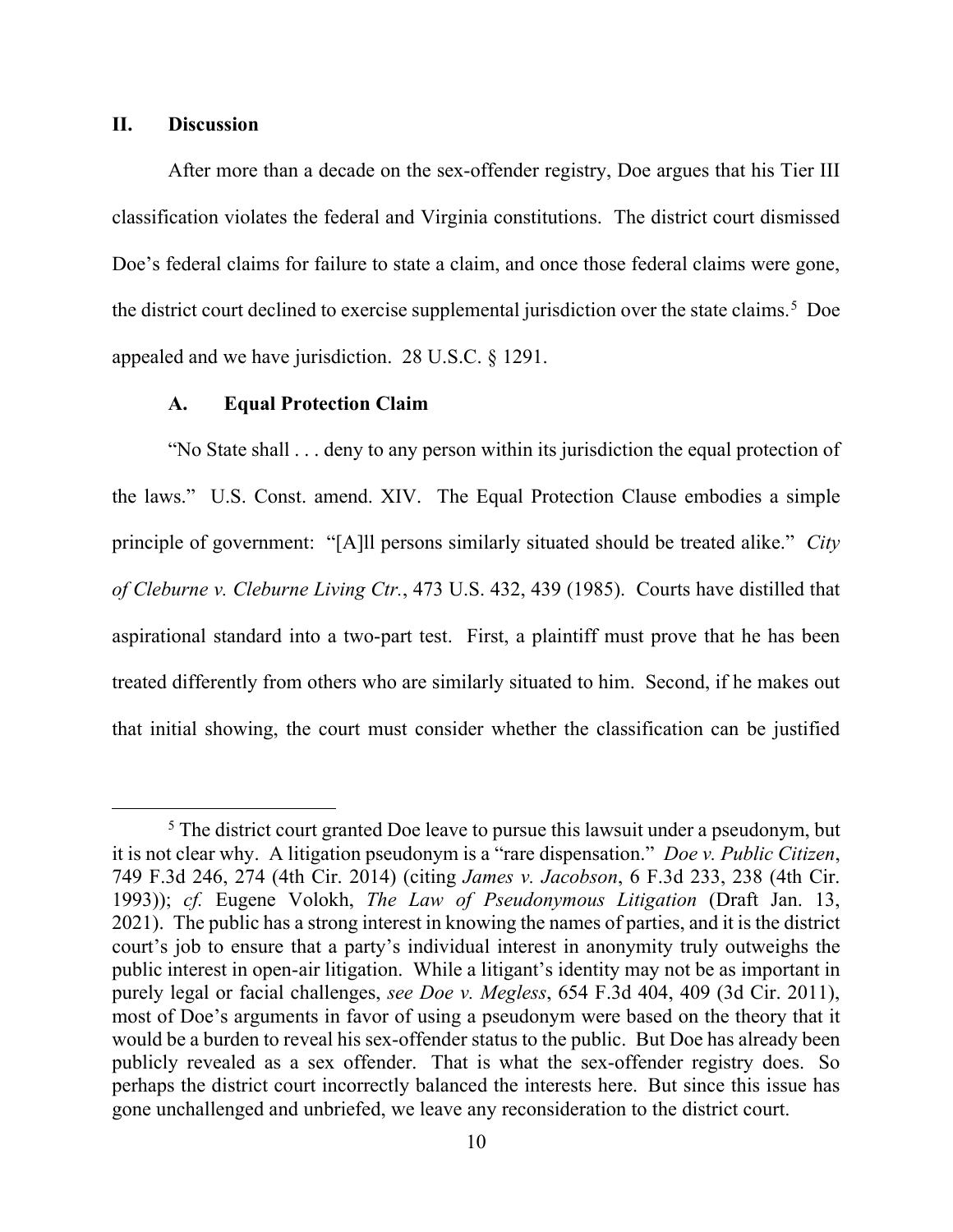under the appropriate level of constitutional scrutiny. *Morrison v. Garraghty*, 239 F.3d 648, 654 (4th Cir. 2001). Both parties here agree that there is no fundamental right or suspect classification at issue to trigger heightened scrutiny, so if we get to the second step, we apply rational-basis review. *See Nordlinger v. Hahn*, 505 U.S. 1, 10 (1992).

Doe's equal protection claim focuses on the differential treatment created by the beneficial application of the Romeo-and-Juliet provision to offenders convicted of carnal knowledge while no Romeo-and-Juliet provision applies for those convicted of indecent liberties. So to make out an equal protection claim, Doe—having been convicted of indecent liberties—must prove that he is similarly situated to someone convicted of carnal knowledge. Then he must show that the distinction in the sex-offender registry between that crime and indecent liberties fails rational-basis review. While we assume without deciding that Doe may be similarly situated to offenders convicted of carnal knowledge, he fails to make the exceptional showing required to defeat a state law under rational-basis review.

#### **1. Similarly Situated**

Doe argues that he is similarly situated to a hypothetical person convicted of carnal knowledge whose victim was also within the Romeo-and-Juliet provision's 5-year window. To make out this first part of an equal protection claim, Doe must show that these two groups—those convicted of indecent liberties and those convicted of carnal knowledge—are "in all relevant respects alike." *Nordlinger*, 505 U.S. at 10.

11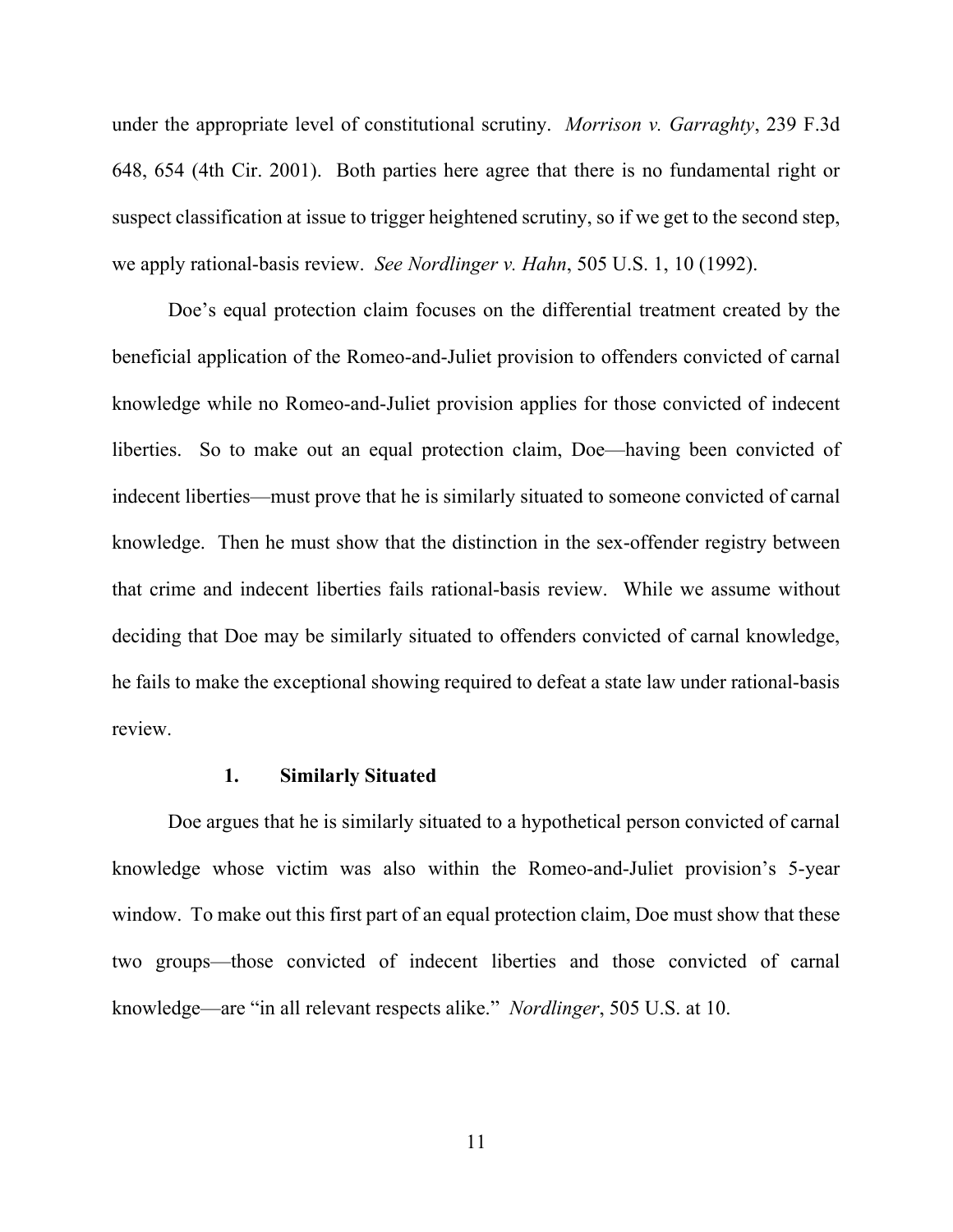Doe's best argument to make this showing relies on *Skinner v. Oklahoma ex rel.*  Williamson, 31[6](#page-11-0) U.S. 535, 538-39 (1942).<sup>6</sup> In *Skinner*, the Supreme Court held that Oklahoma's Habitual Criminal Sterilization Act violated the Equal Protection Clause. *Id.*  at 536; Oklahoma Habitual Criminal Sterilization Act, 1935 Okla. Sess. Laws 94–99. That law authorized the sterilization of criminals who had been convicted of three separate felonies "involving moral turpitude." Oklahoma Habitual Criminal Sterilization Act, § 3. Felonies "involving moral turpitude" included larceny but expressly excluded certain offenses, including embezzlement. § 24A. Skinner had been convicted of three larcenies: once for stealing chickens and twice for armed robbery. So a judgment was entered requiring sterilization. *Skinner*, 316 U.S. at 537. Skinner argued that there was no legitimate reason to sterilize him as a three-time larcenist but not a three-time embezzler. The Supreme Court agreed: "When the law lays an unequal hand on those who have committed intrinsically the same quality of offense . . . it has made an invidious

<span id="page-11-0"></span><sup>6</sup> Virginia asks us to rely on cases like *Waddell v. Department of Correction*, 680 F.3d 384, 390 n.5 (4th Cir. 2012), which hold that there is no equal protection issue where prisoners are given different sentences for their crimes. *See also United States v. Pierce*, 409 F.3d 228, 235 (4th Cir. 2005); *United States v. Hughes*, 632 F.3d 956, 961 (6th Cir. 2011); *Hardin v. State*, 587 S.E.2d 634, 636 (Ga. 2003); *People v. Strean*, 74 P.3d 387, 395 (Colo. App. 2002). *But see People v. Hofsheier*, 129 P.3d 29, 36 (Cal. 2006) ("It may well be that in most cases . . . persons who commit different crimes are not similarly situated, but there is not and cannot be an absolute rule to this effect, because the decision of the Legislature to distinguish between similar criminal acts is itself a decision subject to equal protection scrutiny."), *rev'd on other grounds*, *Johnson v. Dep't of Justice*, 341 P.3d 1075 (Cal. 2015). But those cases deal with direct punishment; here we are dealing with collateral consequences applied categorically to criminal offenses, and in such cases, *Skinner* controls. *Cf. Rinaldi v. Yeager*, 384 U.S. 305, 308–09 (1966) ("The Equal Protection Clause requires more of a state law than nondiscriminatory application within the class it establishes. It also imposes a requirement of some rationality in the nature of the class singled out.").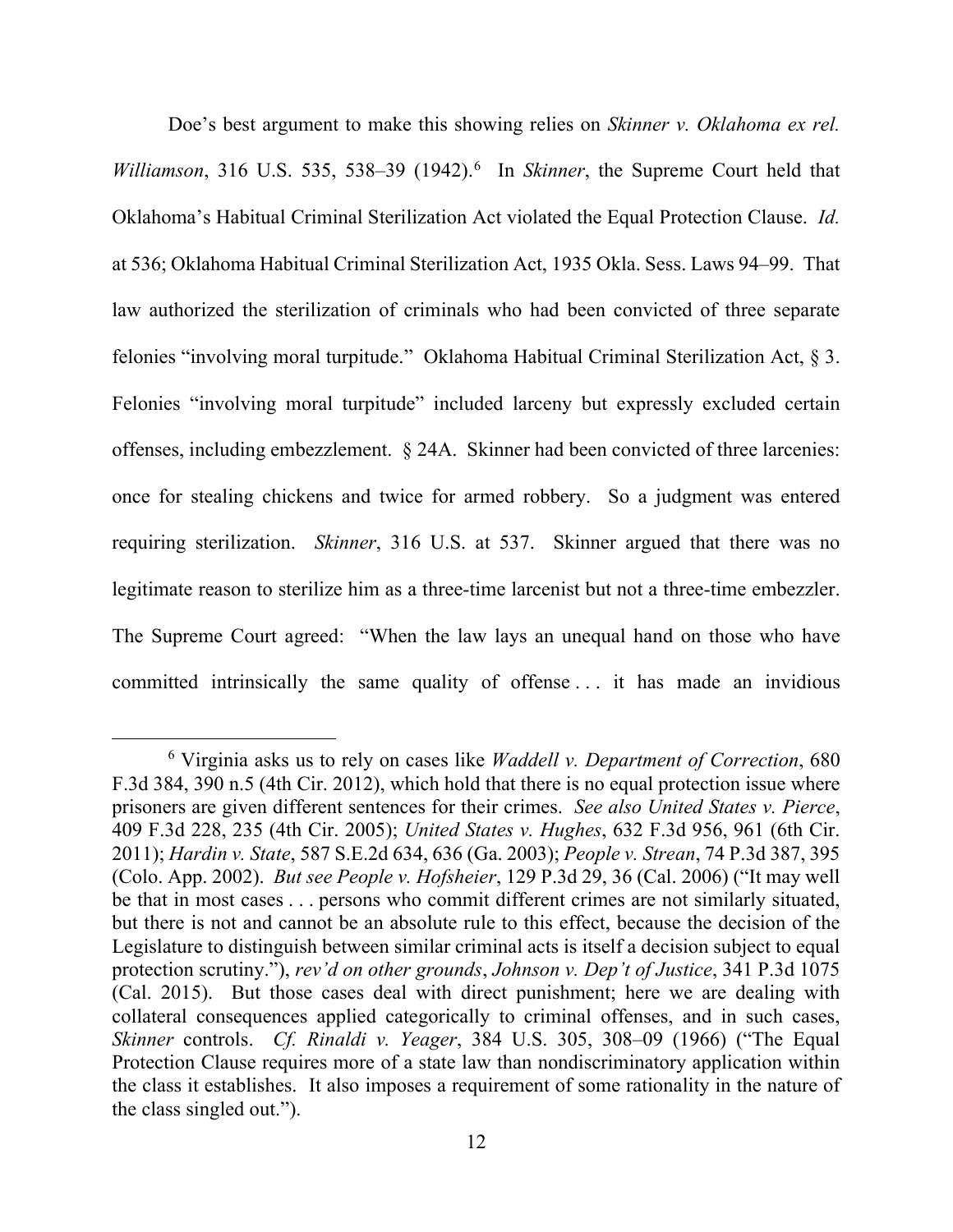discrimination." *Id.* at 542. At the next step the Court struck down the law, finding the different treatment of similarly situated defendants unjustified. While that outcome was reached under strict scrutiny and not the rational-basis test we use here, by the nature of the two-step equal protection inquiry described above, the Court's opinion necessarily included a holding that the larcenist and the embezzler were similarly situated with respect to the Oklahoma sterilization law.

Virginia wants to distinguish *Skinner* by the fact that it applies strict scrutiny, which of course it does, but that puts the cart before the horse. The level of scrutiny is the second step in the analysis. At this first step, we only ask whether the defendant and his hypothetical counterpart are similarly situated. On that question, *Skinner* binds us. When a law imposes collateral consequences based on criminal convictions, two impacted offenders who are treated differently can be similarly situated if their convictions are similar enough. The only question is how similar the crimes must be.

Consider first the two crimes at issue in *Skinner*. Larceny and embezzlement have much in common. Larceny requires taking possession of another's property with the intent to steal and without consent. *See* Wm. L. Clark & Wm. L. Marshall, *A Treatise on the Law of Crimes* §§ 303, 315, at 378, 399 (3d ed. 1927); William E. Mikell, *Criminal Law*, 15 *Modern American Law* § 164, at 177 (Eugene Allen Gilmore ed., 1921); *see also* 3 Wayne R. LaFave, *Substantive Criminal Law* § 19.1(a) (3d ed., 2020 update). Embezzlement requires the fraudulent conversion of the property of another by someone who is already in lawful possession. Clark & Marshall, *supra*, § 341, at 450; Mikell, *supra*, § 164, at 177; LaFave, *supra*, § 19.6(a). Both crimes, therefore, involve the unauthorized taking of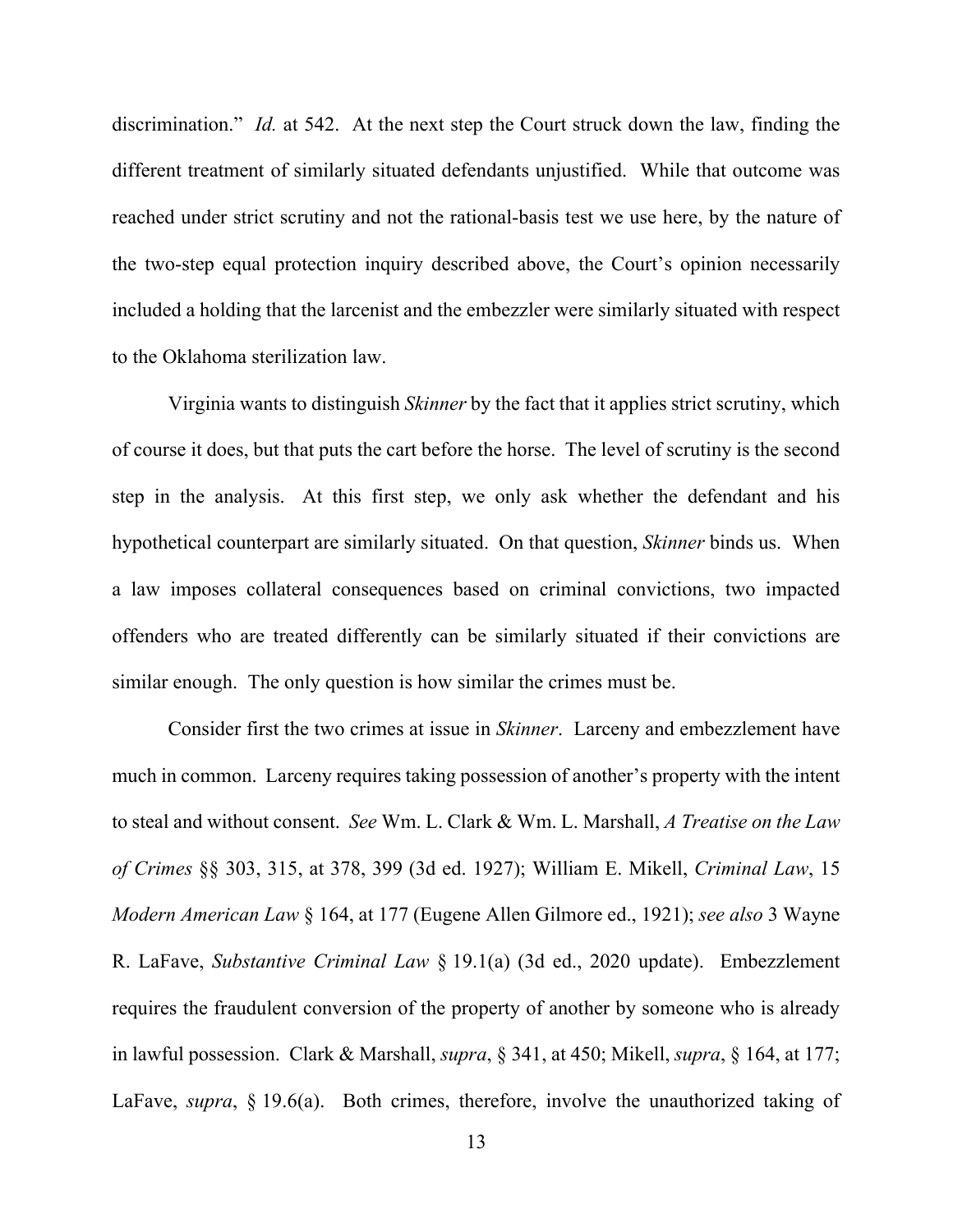another's property. And in Oklahoma at the time, larceny and embezzlement were punished in the same manner when the same amount was taken. *Skinner*, 361 U.S. at 538 (citing 21 Okla. Stat. tit. 21, §§ 1462, 1705 (1942)). Whether \$20 was stolen by larceny or stolen by embezzlement, the punishment was the same.

In Justice Douglas's words, the only real distinction between the two is "when the felonious intent arose." *Id.* at 539.<sup>[7](#page-13-0)</sup> In fact, the reason we have two crimes instead of one is largely path dependent: The creation of embezzlement was to fill a loophole in the old common law definition of larceny, which required a "trespass in the taking" and let many would-be embezzlers off the hook. *See* LaFave, *supra*, § 19.6(a). For this reason, the Model Penal Code suggests consolidating larceny and embezzlement (among other crimes) into a single offense called simply "theft." Model Penal Code § 223.1 explanatory note for Sections 223.1-223.9 (Am. L. Inst., Proposed Official Draft 1962). So when the Supreme Court looked at the "highly technical" and "close distinctions" between the crimes that are based in part on historical accident, they held that "the nature of the two crimes is intrinsically the same." *Skinner*, 316 U.S. at 539–40, 542. The larcenist and the embezzler were sufficiently similarly situated with respect to the sterilization law.

Even with *Skinner* as our guide, it is not exactly clear how to sort distinctions that alter the very nature of a crime from distinctions that merely rearrange the furniture.

<span id="page-13-0"></span> $<sup>7</sup>$  That probably understates the difference. It assumes that every larcenist would</sup> eventually obtain lawful possession if they were only patient enough to wait. In fact, it is likely that many larcenists would never have the opportunity to embezzle because they would never be given lawful possession. So there is something more going on here than a simple difference in timing.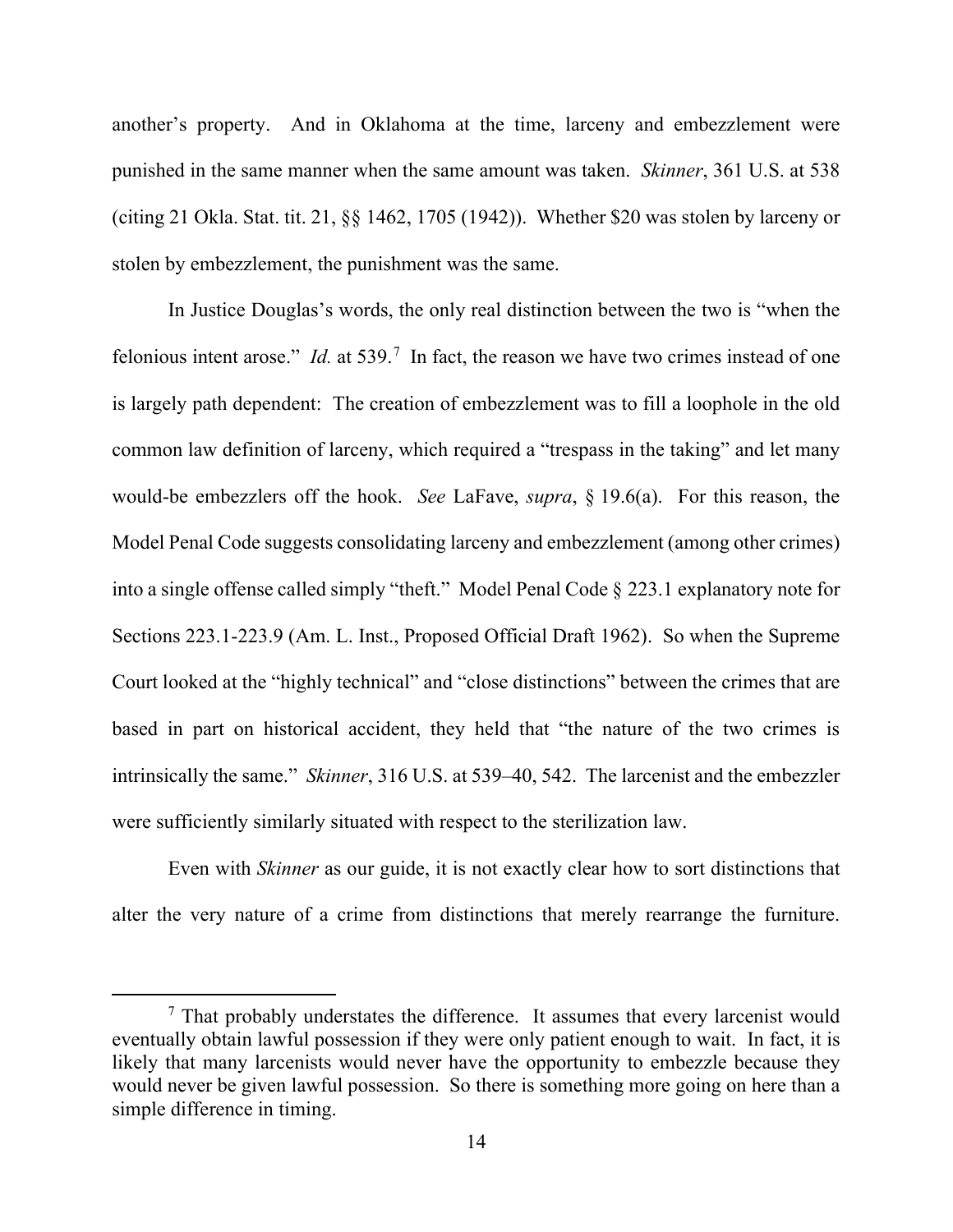Virginia points to four distinctions that make indecent liberties and carnal knowledge different enough to escape *Skinner*: the acts and mental states required to commit each crime, the age of the defendants, and the age of the victims. We discuss each in turn.

To start, while the crimes certainly proscribe different acts, that is only true to an extent. Carnal knowledge is precise; it covers only the act of sex with a child, without force, and sometimes, without consent. § 18.2-63. Indecent liberties is broader; it covers any of the following: exposing one's genitals to a child or asking the child to expose himself; proposing that the child feel or fondle himself or others; proposing sex, anal sex, cunnilingus, fellatio, or anilingus to the child; or enticing or inviting the child into some place to do anything else on the list. § 18.2-370. There is no denying that the crimes cover different territory, but there is significant similarity. Indecent liberties may not quite be a lesser-included offense of carnal knowledge, because there are no actual overlapping elements, but indecent liberties includes the potential avenues leading up to carnal knowledge: enticing, inviting, proposing, and undressing. In short, it is hard to imagine how one might commit carnal knowledge without committing indecent liberties on the way. Viewed from another angle, any offender convicted of carnal knowledge likely has gone at least as far as indecent liberties; the usual difference is he has gone further. While there are differences here, the differences mostly comprise the worse behavior of the bettertreated offender, so it is not clear that these differences separate the intrinsic nature of the crimes.

Next, the mental states. There are two possible differences in the mental states of these crimes: a "lascivious intent" element and a knowledge-of-age element. But again, it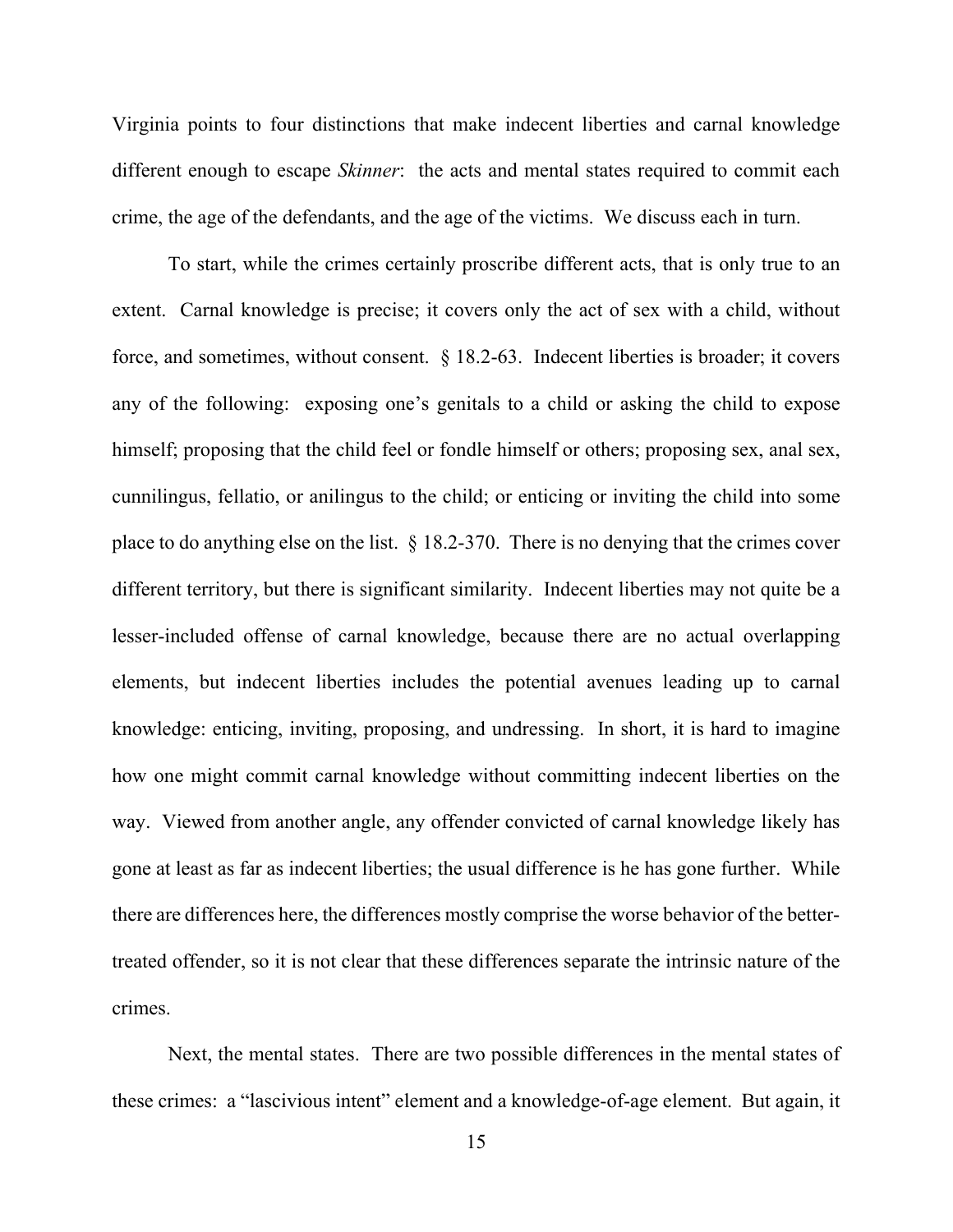is not clear that either definitively splits these crimes. First, there is some unpublished Virginia caselaw that suggests that, unlike carnal knowledge, indecent liberties may require knowledge of the victim's age. *See Detzler v. Commonwealth*, No. 1779-08-4, 2010 WL 1286350, at \*3 (Va. Ct. App. Apr. 6, 2010). But the better reading of how Virginia interprets its own law is that neither crime requires knowledge of the age of the victim: "[W]here sexual crimes involve actual or attempted physical contact with a minor, a defendant's knowledge of the victim's age need not be shown in order to prove the defendant's guilt." *Kilpatrick v. Commonwealth*, 857 S.E.2d 163, 174 (Va. Ct. App. 2021); *see also Rainey v. Commonwealth*, 193 S.E. 501, 501–02 (Va. 1937); Va. Prac. Jury Instruction § 88:15 ("Even if the defendant did not know her actual age, for any reason at all, that is not a defense to [Va. Code  $\S$  18.2-63].").

For the second possible mental-state difference, the indecent liberties statute requires "lascivious intent," but the carnal knowledge statute has no such language. That phrase "describes a state of mind that is eager for sexual indulgence, desirous of inciting to lust or of inciting sexual desire and appetite." *McKeon v. Commonwealth*, 175 S.E.2d 282, 284 (Va. 1970). On a first pass, it is hard to see how there is any meaningful difference between the mental states of these two crimes where one requires a desire to indulge in sex and the other requires the actual indulgence in sex. While it might gesture at a difference between normal sexual desire and something "shameful or morbid," *cf. Roth v. United States*, 354 U.S. 476, 487 & n.20 (1957), carnal knowledge requires its own "shameful or morbid" act—the act of sex with a child under the age of qualified consent. Instead, "lascivious intent" might make an exception for less morally culpable cases, like the loving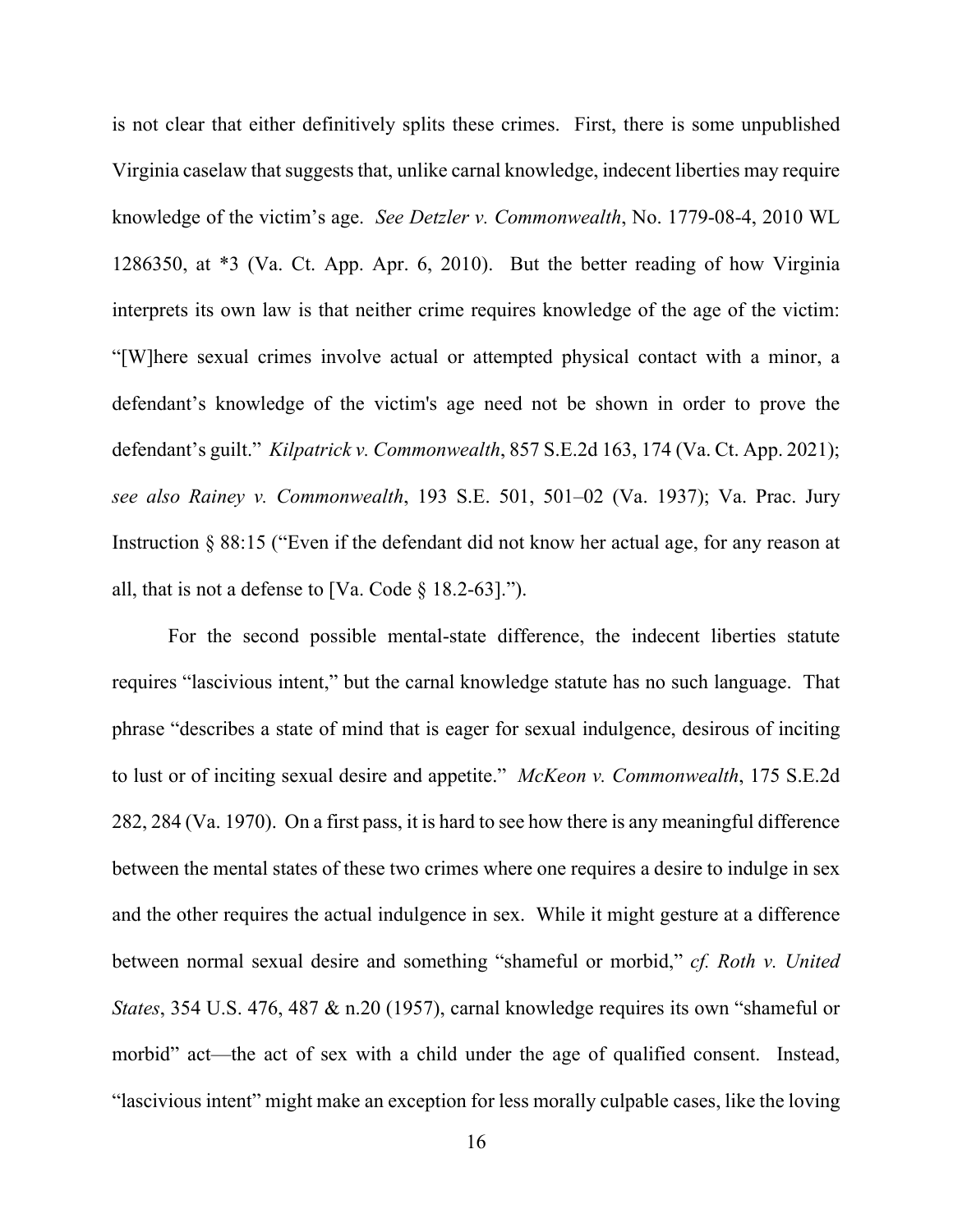boyfriend. But the facts of this very case disprove that reading, since by all accounts, Doe *was* in a romantic relationship with his victim and was convicted of indecent liberties anyway. So again, it is hard to say that any difference in the mental states is more than "highly technical."

Finally, the crimes involve different age requirements for both defendants and victims. Indecent liberties can only be committed by adults. Va. Code § 18.2-370 ("Any person 18 years of age or over . . . "). Carnal knowledge has no age limit, so it will include some child-offenders. § 18.2-63. Carnal knowledge can only be committed *against* 13- or 14-year-olds. *Id.*[8](#page-16-0) Indecent liberties can be committed against "any child under the age of 15 years." § 18.2-370. Virginia argues that these differences alone make the crimes dissimilar enough to avoid any scrutiny under the Equal Protection Clause. That only one statute contemplates child-offenders and the other statute contemplates much younger victims, *see, e.g.*, *Bass v. Commonwealth*, 829 S.E.2d 554, 556 (Va. Ct. App. 2019) (8 year-old victim), may well separate these crimes enough to avoid *Skinner*.

In response, Doe argues that if you view the crimes through the lens of the Romeoand-Juliet provision, the age differences mostly disappear. For example, because indecent liberties can only be committed by those 18 or older, the 5-year-gap provision would, if extended to indecent liberties, only ever apply to 13-year-old victims at the youngest, just the same as carnal knowledge. Something similar happens with the age of the defendants.

<span id="page-16-0"></span><sup>&</sup>lt;sup>8</sup> This may seem like a curiously narrow law, but it makes sense in context. Under Virginia law, sex with a child under 13 is the more serious crime of rape, and on the other side, it is only a misdemeanor for an adult to have sex with a 15-, 16-, or 17-year-old. Va. Code § 18.2-371. Carnal knowledge fits between these two.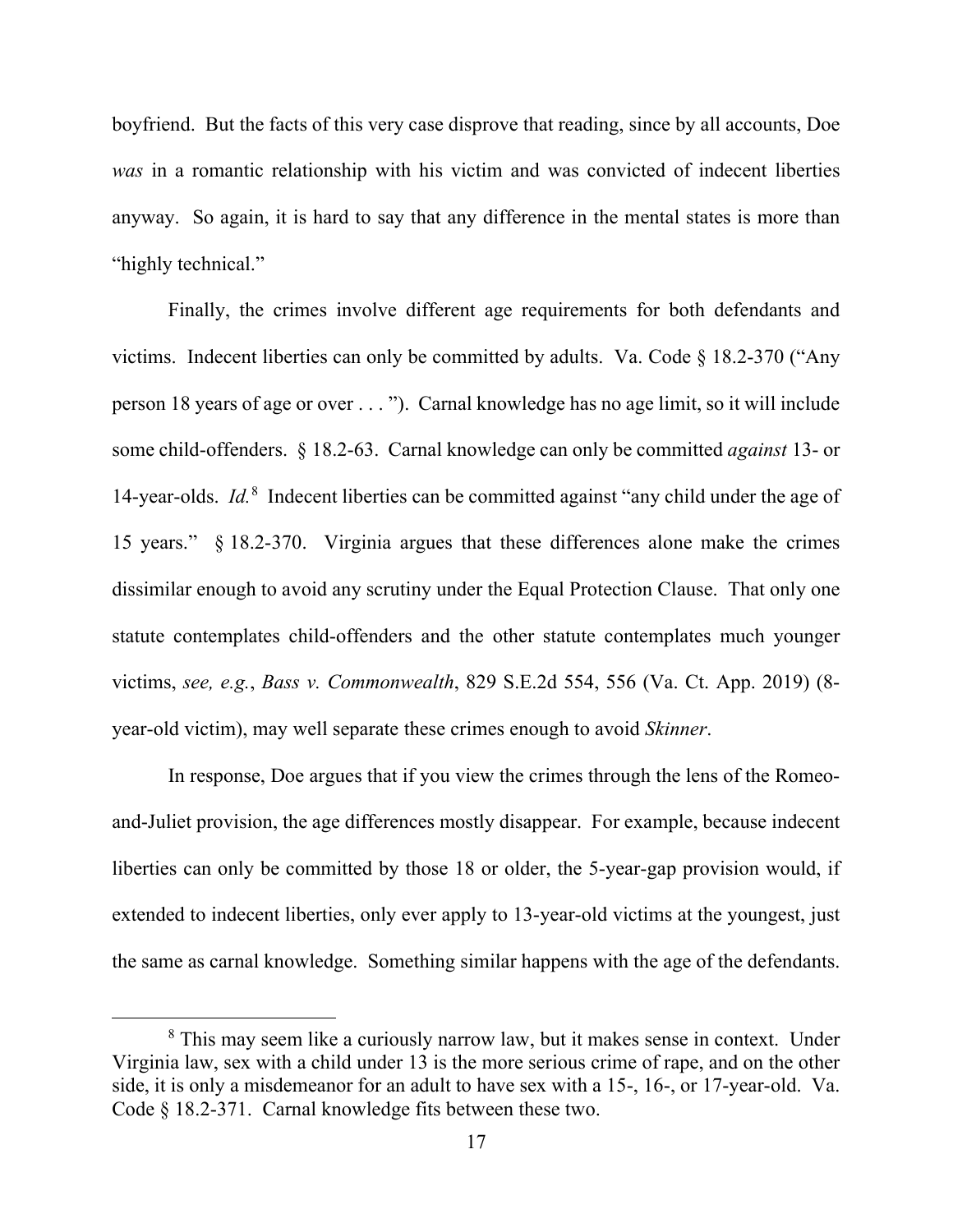If the provision was applied to both crimes, it is a mathematical certainty that some adults would get the benefit under both, notwithstanding that carnal knowledge can be committed by children while indecent liberties cannot. So Doe correctly points out that, once you accept the framing of the 5-year gap, we know that even if the provision was applied to both crimes, it would never apply to child-victims younger than 13 and would always benefit some adult offenders. In other words, Doe argues that because the mitigating provision narrowly focuses on victims and defendants who are close in age, the broader age differences between the crimes are no longer a "*relevant* respect" in which the crimes are different. *See Nordlinger,* 505 U.S. at 10 (emphasis added).

In total then, Doe contends that under *Skinner* and viewed properly through the Romeo-and-Juliet provision, indecent liberties and carnal knowledge are "intrinsically the same quality of offense"—both are Tier III sex crimes with child victims and young-adult defendants, that are nonviolent and that do not include other aggravating factors. To ratify that argument, we would need agree that none of the offered distinctions—neither separately nor in the aggregate—make the crimes intrinsically different. Further, we would need to use the Romeo-and-Juliet provision as Doe suggests, as a lens to simplify away the age distinctions between the crimes. It is not clear whether we would be justified in doing so, and even that step would not simplify away the fact that only carnal knowledge contemplates child-offenders. But in any event, we need not take that step. We can assume without deciding that Doe is similarly situated to the offender convicted of carnal knowledge because Doe's claim will fail at the next step.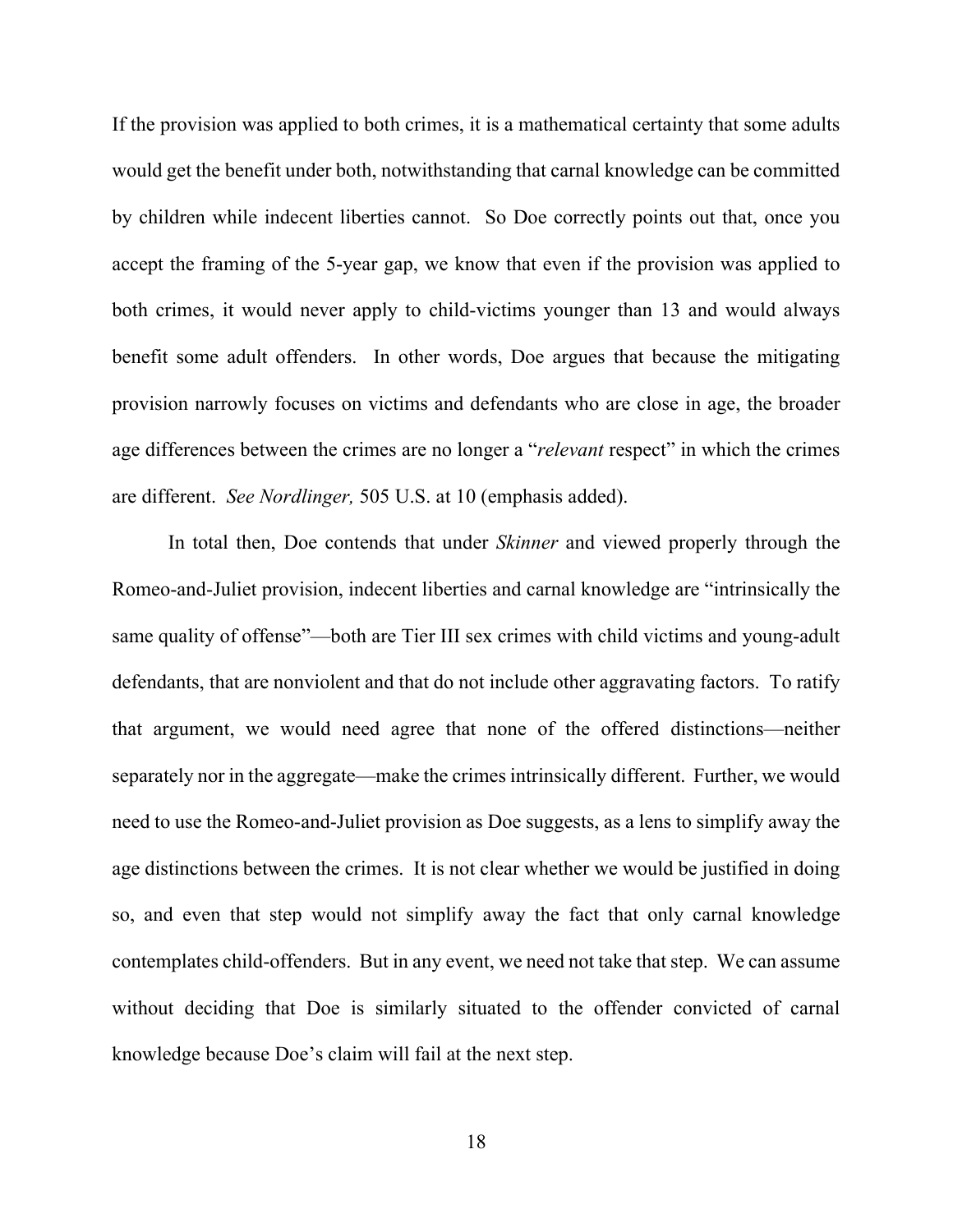## **2. Rational-Basis Review**

Now we move to constitutional scrutiny, and with no suspect class or fundamental right, we apply rational-basis review. This test represents a powerful presumption of validity. *Lyng v. Auto. Workers*, 485 U.S. 360, 370 (1988). The showing required to overturn that presumption is steep. A challenger must show there is no "rational relationship between the disparity of treatment and some legitimate governmental purpose." *Heller v. Doe*, 509 U.S. 312, 320 (1993). The state need not make any showing; no evidence of any kind is required; reasonable speculation is enough. *FCC v. Beach Commc'ns, Inc.*, 508 U.S. 307, 315 (1993). As for the justification, any conceivable reason will do. It does not matter what motivated the classification. *Id.* at 315. Nor is there any place in rational-basis review to question the wisdom or logic of a state's legislation; rough line-drawing, even "illogical" or "unscientific" line drawing, is often necessary to governing. *Heller*, 509 U.S. at 321 (citing *Metropolis Theater Co. v. City of Chicago*, 228 U.S. 61, 69–70 (1913)). And unlike higher levels of scrutiny, there is no tailoring requirement under rational-basis review. *Id.* All that is needed is an imperfect fit between a plausible reason and some legitimate end. In total, this test requires an extraordinary showing by a plaintiff like Doe: He must "'negate every conceivable basis which might support' the legislation." *Giarratano v. Johnson*, 521 F.3d 298, 303 (4th Cir. 2008) (quoting *Lehnhausen v. Lake Shore Auto Parts Co.*, 410 U.S. 356, 364 (1973)).

Before applying this test, a clarification about the level of generality at which we should apply it. For an equal protection challenge, we must justify the classification itself, not the broad statutory scheme in which the classification resides. *See Beach Commc'ns*,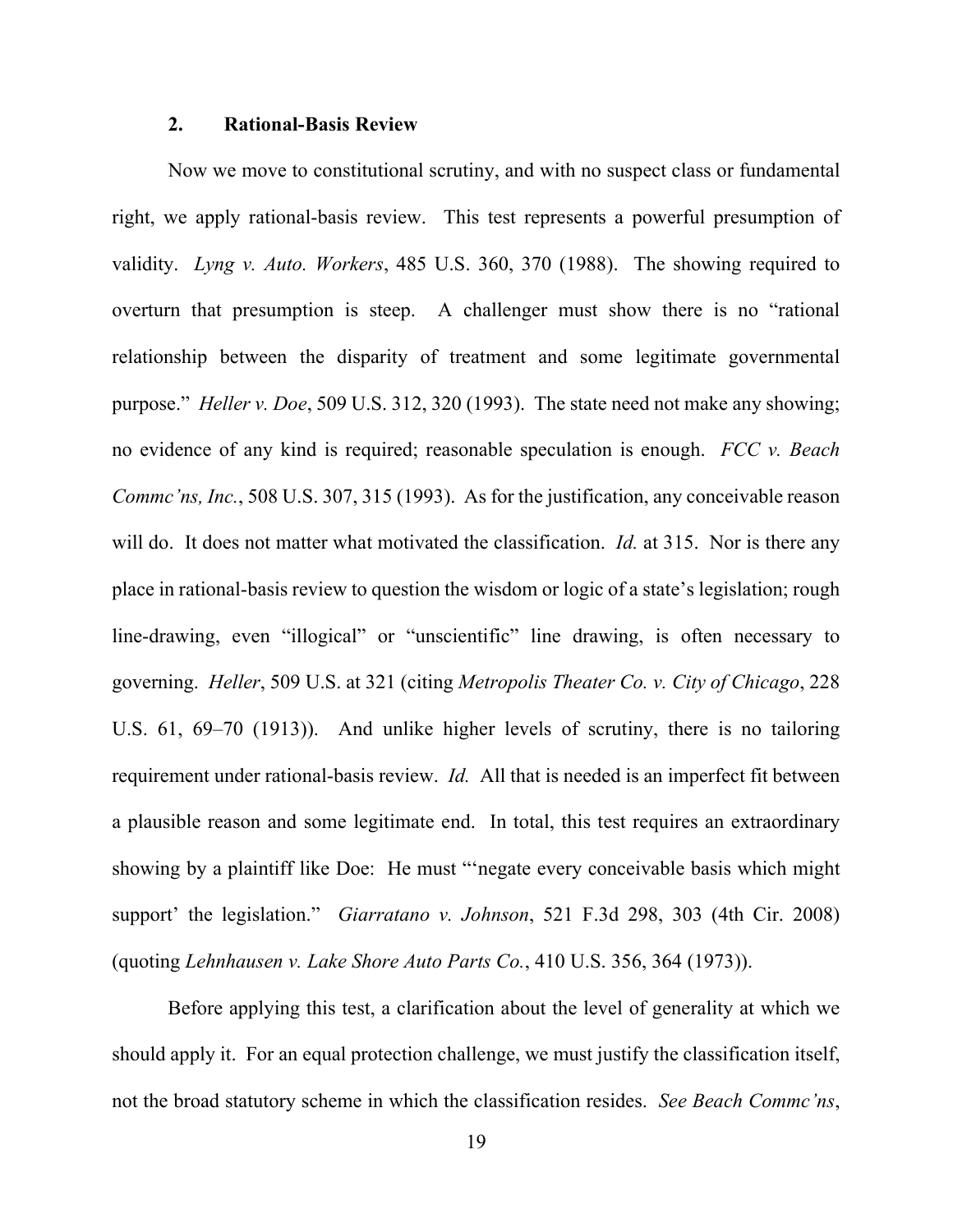508 U.S. at 313; *Sylvia Dev. Corp. v. Calvert Cnty.*, 48 F.3d 810, 819 (4th Cir. 1995) ("If the classification utilized is explicitly stated on the face of a statute  $\dots$ , then the equal protection analysis requires us to determine whether an appropriate relationship exists between the legislative purpose and the classification adopted to achieve that purpose."). But we must also avoid focusing too precisely on how "general lines . . . may affect particular individuals." *Wilson v. Lyng*, 856 F.2d 630, 633 (4th Cir. 1988). Our focus must be on the provision, not the person and not the whole scheme. At this point, we need not decide whether the sex-offender registry as a whole is justifiable—though it surely is. Here we must justify the Romeo-and-Juliet provision that provides mitigation only for some; that is the classification that Doe challenges.

One argument that Virginia makes in defense of its law is that the two crimes are different in nature, as if that justifies the worse treatment for indecent liberties. This is where Doe's common-sense argument is at its best. We do not see how worse treatment for people in Doe's shoes is *rationally* related to the different natures of the acts. Carnal knowledge is by all accounts the worse crime. Sex with a child is worse than asking the child for sex. And a rational response would be to treat the worse crime worse. *Cf. People in Int. of Z.B.*, 757 N.W.2d 595, 600 (S.D. 2008) (finding an equal protection violation where juvenile sex offenders were treated worse than adult sex offenders). Virginia does just that in sentencing. *Compare* Va. Code § 18.2-63 (carnal knowledge is a Class 4 felony), *with* § 18.2-370 (indecent liberties is a Class 5 felony), *by way of* § 18.2-10 (describing the more severe punishments for Class 4 felonies). So if this were the only justification that could uphold this classification, it may well fail.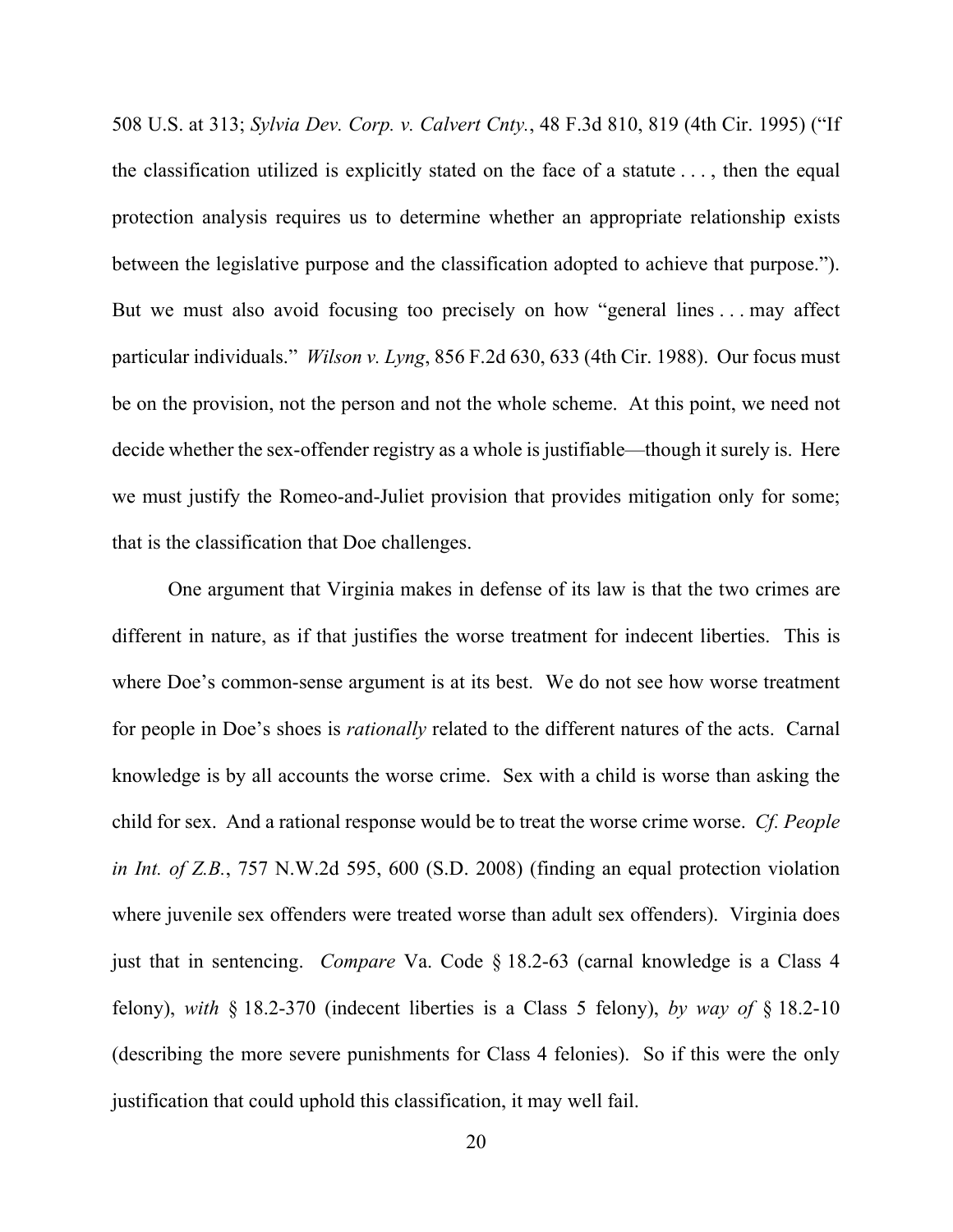But there is a better justification. In fact, we are tasked with imagining any conceivable justification for this classification, *see Beach Commc'ns*, 508 U.S. at 315, and there is at least one that will do: ensuring that children do not become Tier III sex offenders. Above we mentioned how carnal knowledge can involve 15-, 16-, and 17-yearold offenders and how indecent liberties only ever involves offenders over 18. While that minor distinction may not definitively separate the two crimes in our similarly situated analysis, it is decisive here. We do not doubt that the government has a legitimate interest in not imposing its harshest collateral consequences on children, even children who commit serious felonies. *Cf. Graham v. Florida*, 560 U.S. 48, 68 (2010). And this 5-year-gap provision is at least rationally related to that purpose. It ensures that, even though children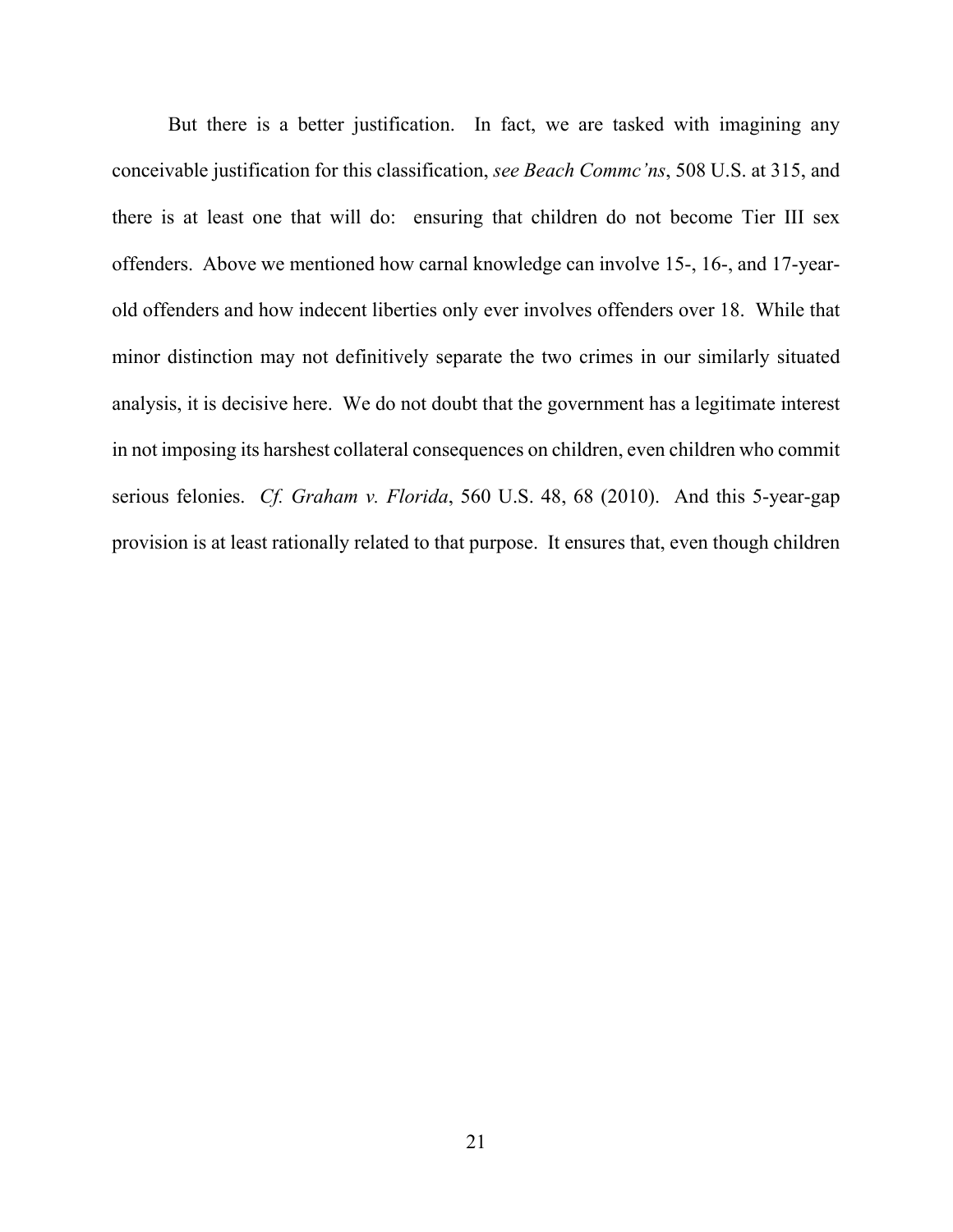can be charged and convicted of carnal knowledge, they will not become Tier III offenders on the sex-offender registry.<sup>[9](#page-21-0)</sup> That is enough to uphold this distinction.<sup>[10](#page-21-1)</sup>

 The differential treatment between carnal knowledge and indecent liberties offenders satisfies rational-basis scrutiny. So Doe's equal protection claim must fail, and we affirm the district court.

<span id="page-21-1"></span><sup>10</sup> This may not have been the real motivation for this provision. Va. Code  $\S$  9.1-902 (using a more natural phrase to protect children, "where the perpetrator is 18 years of age or older," in the same statutory sentence as our Romeo-and-Juliet provision); S.B. 590, 2008 Sess. (Va. 2008) (offering an early draft of the Romeo-and-Juliet provision that includes both an under-21 clause and the 5-year-gap clause, suggesting that the 5-year-gap was not meant solely to protect child perpetrators); Virginia Crime Commission, *"Romeo and Juliet" Laws* (2007) (describing how best to implement Romeo-and-Juliet laws in Virginia, published to the legislature a year before the provision here was added); *see also*  Report of the Va. Crime Comm'n, *Sex Offenders in Virginia* 21 (2006) (discussing how carnal knowledge involved the highest recidivism rates among covered sex crimes (34%) and indecent liberties was among the lowest (14–18%)). But all that is irrelevant to the rational-basis analysis where we operate in pure hypothetical. *See Beach Commc'ns*, 508 U.S. at 315.

<span id="page-21-0"></span><sup>&</sup>lt;sup>9</sup> More detail is needed to fully bring the point home. Carnal knowledge is split into two subsections, which are treated separately by the registry, 18.2-63(A) and 18.2-63(B). Subsection (A) provides: "If any person carnally knows, without the use of force, a child . . . , such person shall be guilty." That subsection is Tier III as a default. Subsection (B) reads: "If any person carnally knows, without the use of force, a child . . . *who consents to sexual intercourse and the accused is a minor* . . . , the accused shall be guilty." (emphasis added). That subsection is Tier I as a default. The Romeo-and-Juliet provision only applies to subsection (A) and not to subsection (B). At first blush, it might appear that all child-perpetrators would fall into subsection (B), which looks to see whether the "accused is a minor." That might defeat this protect-the-kids justification for the provision granting mercy to subsection (A) offenders. But there is yet another distinction in subsection  $(B)$  that is missing from  $(A)$ : "consent." So the language of the statute appears to allow some children to be prosecuted under (A)—those who carnally know a child, without force, *but also without consent*. The category of no-force, no-consent is with all likelihood a small one, but it is conceivable that the 5-year-gap provision was meant to ensure that any child who fell into that category would be spared Tier III treatment.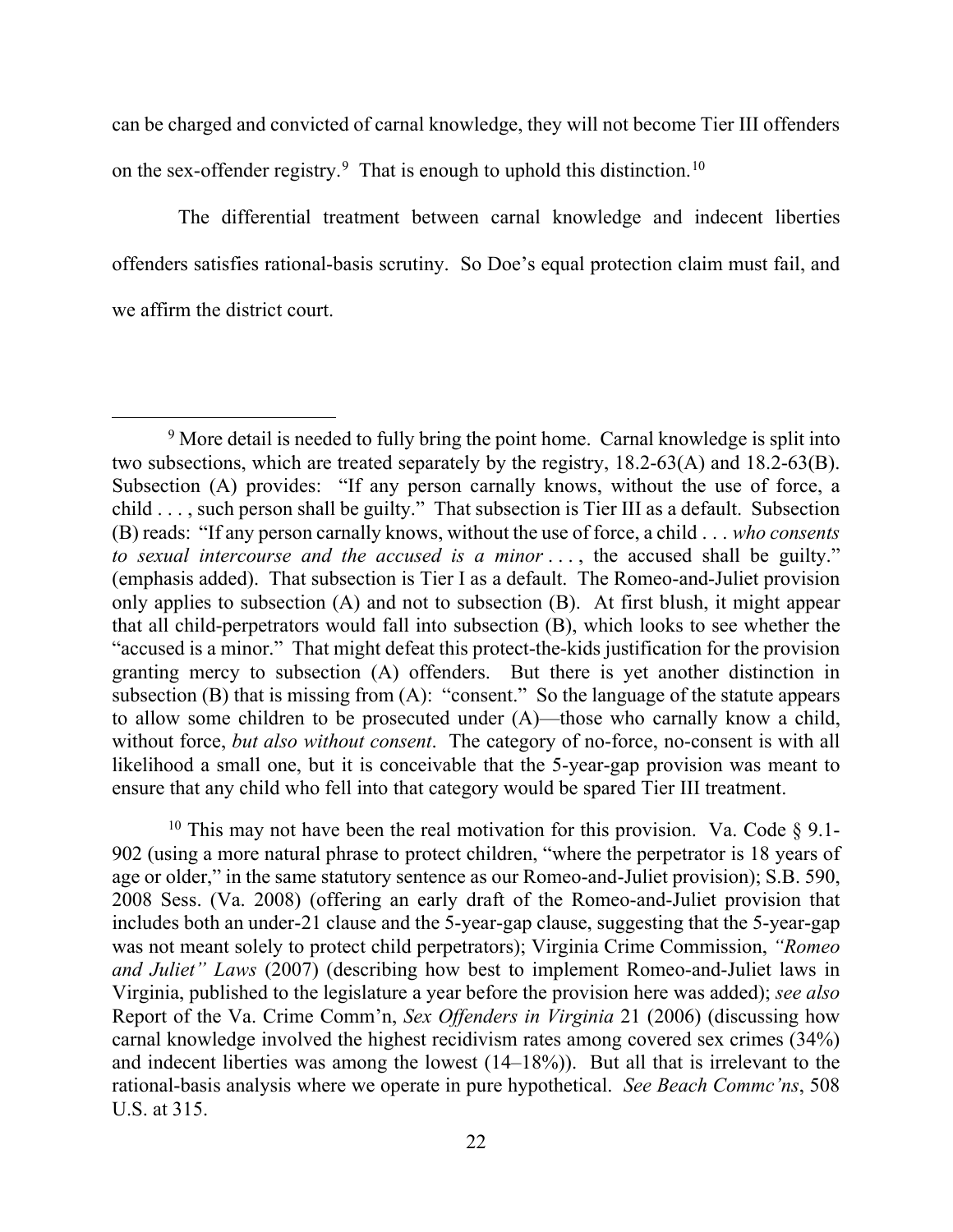### **B. Eighth Amendment Claim**

Doe also claims that his placement on the Virginia sex-offender registry violates the Eighth Amendment's prohibition on "cruel and unusual punishments." U.S. Const. amend. VIII. Because the Clause only regulates "punishments," we must begin our analysis by determining whether Virginia's sex-offender registry is "punishment" before moving on to consider whether it is cruel and unusual. A cruel-and-unusual regulation may violate other constitutional protections, but unless it is a punishment, the Eighth Amendment does not apply.

The Supreme Court has created a two-part test for determining whether a statute imposes punishment. First, we must ask if the legislature intended to inflict punishment, which is a question of statutory interpretation. *Smith v. Doe*, 538 U.S. 84, 92 (2003). [11](#page-22-0) If we find the intent was punitive, that is end of the inquiry. If not, we then must look to the effects of the law. *Id*. If the effects are punitive, they may override the legislature's intent, but we must give deference to the legislature on this point, and we will require "the clearest proof" to overturn those intentions. *Id.* at 105.The Court has devised a multi-factor test to determine whether the punitive effect of the law is so overwhelming that it negates the State's nonpunitive intentions. *See Kennedy v. Mendoza-Martinez,* 372 U.S. 144, 168–69

<span id="page-22-0"></span><sup>&</sup>lt;sup>11</sup> *Smith* is an Ex Post Facto Clause case, but the punishment analysis is the same in both contexts. *See United States v. Under Seal,* 709 F.3d 257, 263 (4th Cir. 2013); *Does 1-7 v. Abbott,* 945 F.3d 307, 313 n.9 (5th Cir. 2019).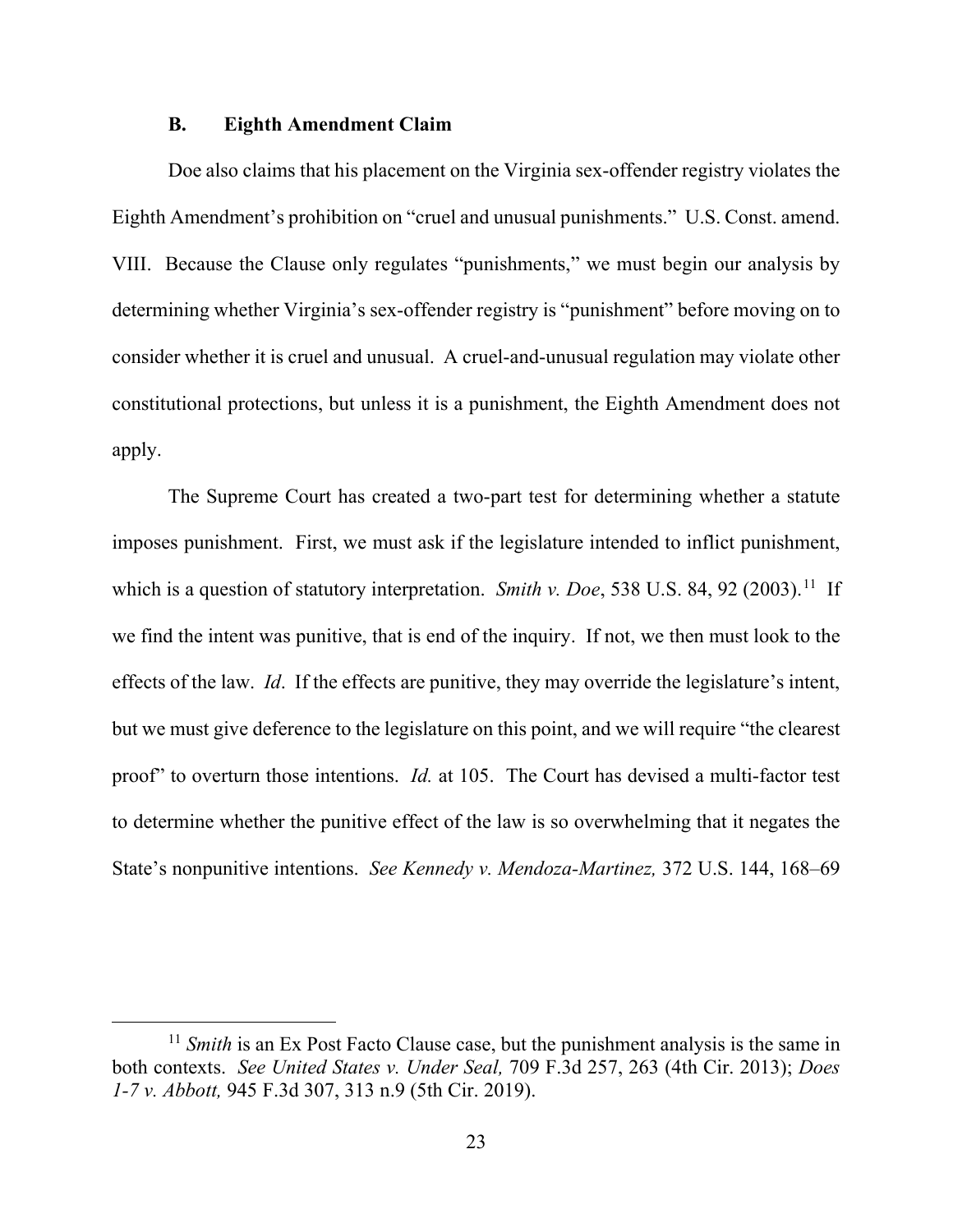(1963); *Smith*, 538 U.S. at 96.[12](#page-23-0) The Virginia sex-offender registry is not a punishment at either step.

## **1. Punitive Intent**

We start by looking to the Virginia legislature's intent, which is largely a question of statutory interpretation, *Smith*, 538 U.S. at 92, and helpfully, Virginia's intention is

But we follow the Supreme Court's two-part test.

<span id="page-23-0"></span><sup>&</sup>lt;sup>12</sup> Other legal commentators and linguists have defined punishment more straightforwardly. William Blackstone, for instance, defined punishment in his famous *Commentaries* as "evils or inconveniences consequent upon crimes and misdemeanors; being devised, denounced, and inflicted by human laws, in consequence of disobedience or misbehavior in those to regulate whose conduct such laws were respectively made." 4 William Blackstone, *Commentaries on the Laws of England* \*7. He thought that punishment was "chiefly intended for the prevention of future crime," *id.* at \*12, 16, and that prevention was accomplished in three primary ways: by amending the offender's behavior, by depriving the offender of the ability to do evil, or by making "a terror of his example," *id.* at \*12.

The legal philosopher H.L.A. Hart used a similar definition. For a legal obligation to be characterized a legal punishment: "(i) It must involve pain or other consequences normally considered unpleasant. (ii) It must be for an offence against legal rules. (iii) It must be of an actual or supposed offender for his offence. (iv) It must be intentionally administered by human beings other than the offender. (v) It must be imposed and administered by an authority constituted by a legal system against which the offence is committed." *See* H.L.A. Hart, *Punishment and Responsibility* 4–5 (1968).

Justice Stephen Field offered this definition in the 19th century: "The deprivation of any rights, civil or political, previously enjoyed, may be punishment, the circumstances attending and the causes of the deprivation determining this fact." *Cummings v. Missouri*, 71 U.S. 277, 286 (1866).

Founding era legal dictionaries echo this focus on the cause-and-effect interaction between a legal violation and the imposition of some negative consequence by the state. *See, e.g.*, Samuel Johnson, *A Dictionary of the English Language*, (10th ed. 1792) ("Any infliction imposed in vengeance of a crime"); Noah Webster, *An American Dictionary of the English Language* (1828) ("Any pain or suffering inflicted on a person for a crime or offense, by the authority to which the offender is subject"); Giles Jacob, *A New Law Dictionary* (1782) ("Is the penalty for transgressing the law: And as debts are discharged to private persons by payment; so obligations to the public, for disturbing society, are discharged when the offender undergoes the *punishment* inflicted for his offense.").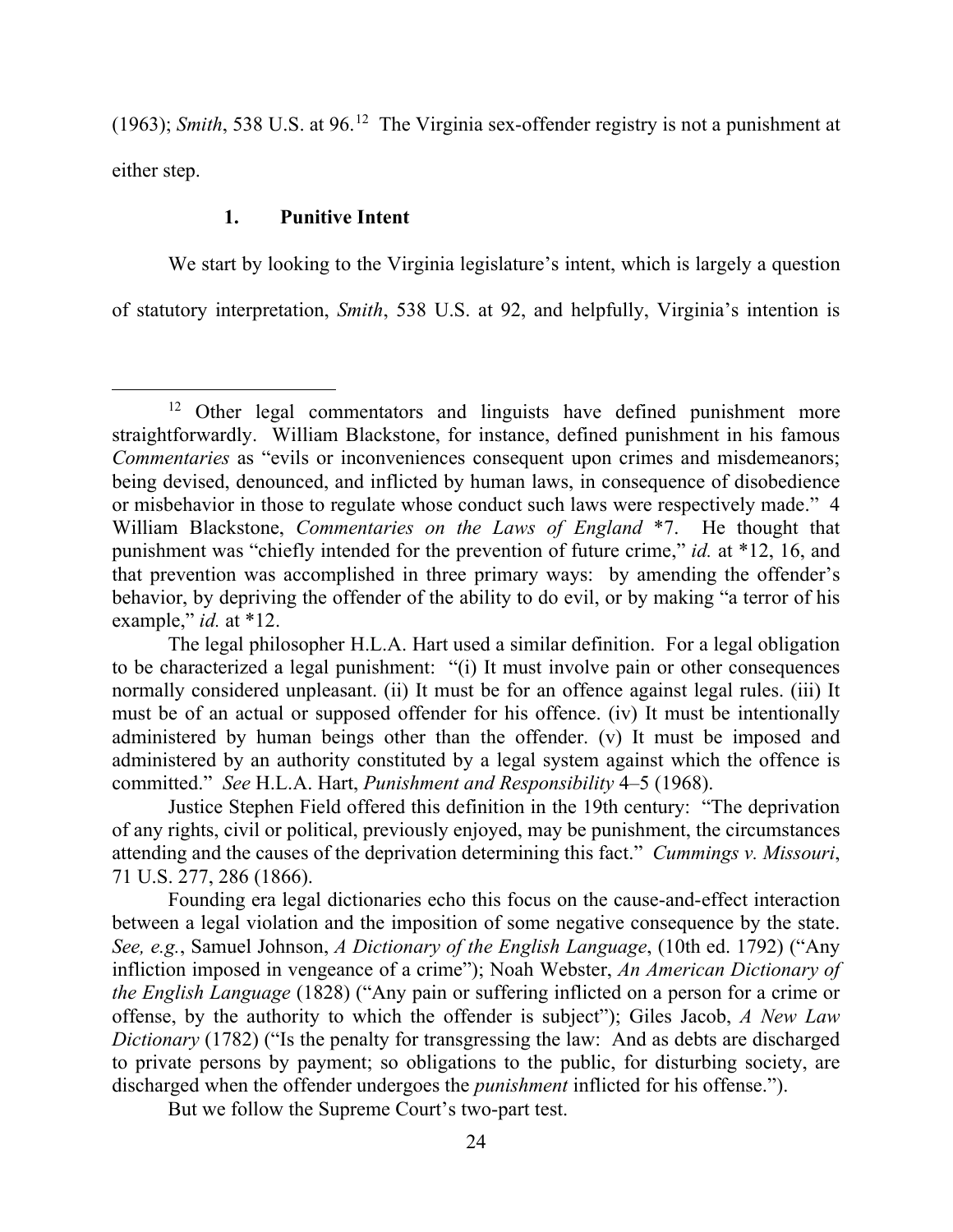written right into the code. Section 9.1-900 is called "Purposes of the Sex Offender and Crimes Against Minors Registry," and it aims "to assist the efforts of law-enforcement agencies and others to protect their communities and families from repeat offenders and to protect children from becoming victims of criminal offenders by helping to prevent such individuals from being allowed to work directly with children." Though community protection and deterrence are goals of both criminal and civil legislation, the Supreme Court in *Smith* tells us that a state can pursue objectives like these through a regulatory scheme without making the statute a "punishment." 538 U.S. at 93–94 (holding that a statement of purpose to "protect[] the public from sex offenders" showed nonpunitive legislative intent); *see also United States v. One Assortment of 89 Firearms*, 465 U.S. 354, 364 (1984) ("Keeping potentially dangerous weapons out of the hands of unlicensed dealers is a goal plainly more remedial than punitive."). Considering *Smith*, the Virginia sex-offender registry and its statement of purpose cannot be read as expressing a punitive intent. *See also Prynne v. Settle*, 848 F. App'x 93, 100 (4th Cir. 2021).

Doe makes several contrary arguments, but none can shift our reading of the statutory purpose. He points out that some of the registry's requirements are set out in the Virginia criminal code. *See, e.g.*, Va. Code § 18.2-370.5 (prohibiting entering schools and daycares). The Supreme Court has rejected an argument just like this one. *Smith*, 538 U.S. at 94 ("The location and labels of a statutory provision do not by themselves transform a civil remedy into a criminal one."). Doe also argues that punitive intent is shown by the fact that the registry only applies to convicts and is administered by law enforcement. The Supreme Court has rejected that argument too. *See id*. at 95–96.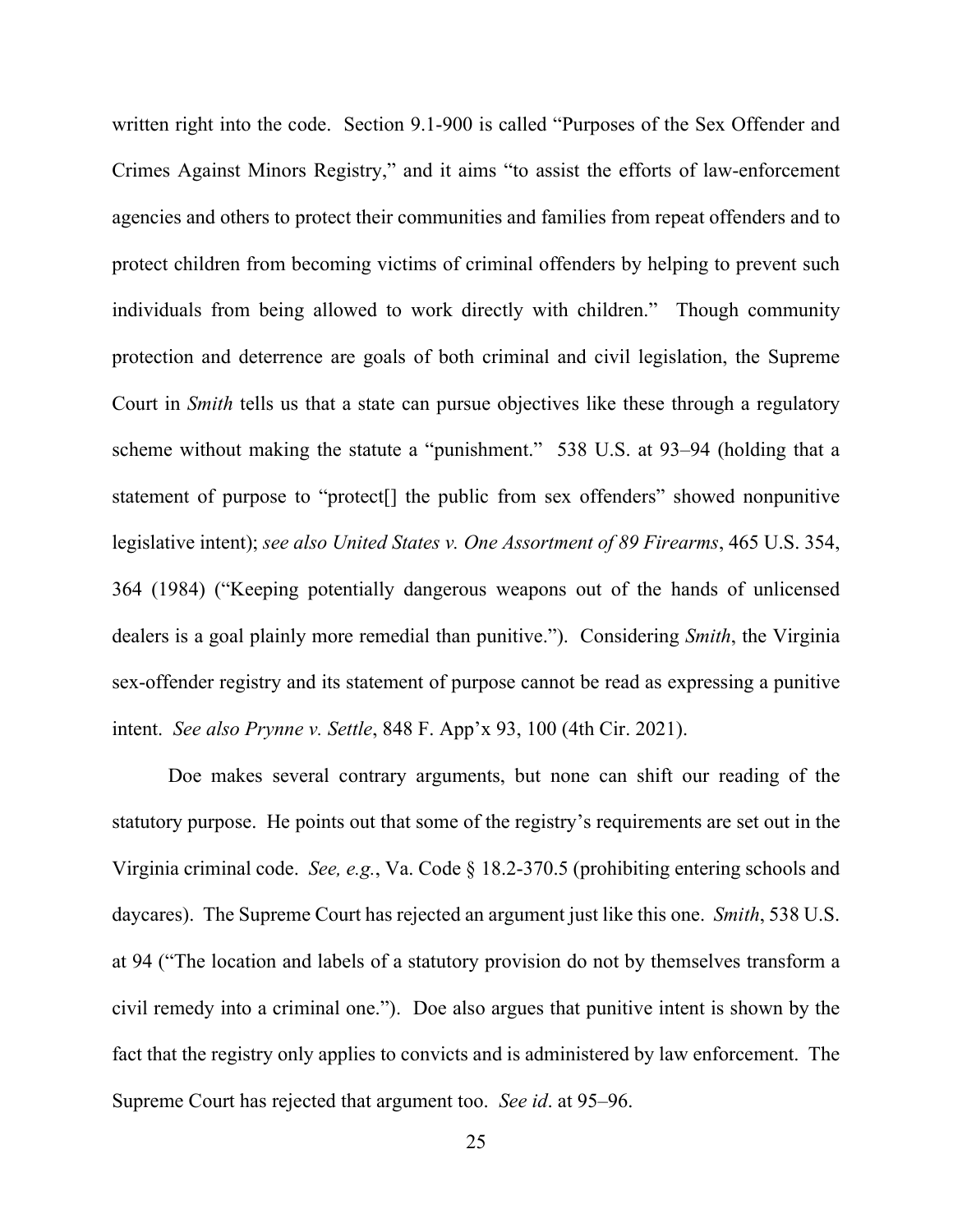Doe's best argument has not yet been resolved by the Supreme Court. He notes that the sex-offender registry was originally set up within the criminal code and lacked any statement of purpose. *See* Va. Code §§ 19.2-298.1–298.4, *repealed by* 2003 Va. Acts ch. 584. It was only after *Smith* that the Virginia legislature moved the registry and added the statement of purpose. *See generally* 2003 Va. Acts ch. 584. A cynical mind might read this history as gamesmanship, reconfiguring the state law to avoid federal constitutional review. But we read this as more evidence that Virginia has no punitive intent and simply wanted to be clear about it.

Even if we were tempted to question the legislature's sincerity, a Virginia intermediate appellate court has interpreted this statute and held that it is not penal. *Kitze v. Commonwealth*, 475 S.E.2d 830, 832 (Va. Ct. App. 1996). And "we generally treat intermediate appellate-court decisions as good evidence of state law," absent good reason to doubt their conclusions. *United States v. Smith*, 939 F.3d 612, 617 (4th Cir. 2019). As explained above, we have every reason to agree with the Virginia court's statutory interpretation that the Virginia legislature's intent was not penal. So we will not secondguess both the Virginia legislature and the Virginia judiciary on this point.

Because we find that the Virginia sex-offender registry was intended to be a civil regulation and not a punishment, we move on to *Smith*'s next step and ask if the law's punitive effect is so overwhelming that it negates the State's intentions.

### **2. Punitive Effect**

To assess punitive effect, we look to the list of seven factors first compiled in *Kennedy v. Mendoza-Martinez*, 372 U.S. at 168–69, and then adopted in *Smith*. 538 U.S.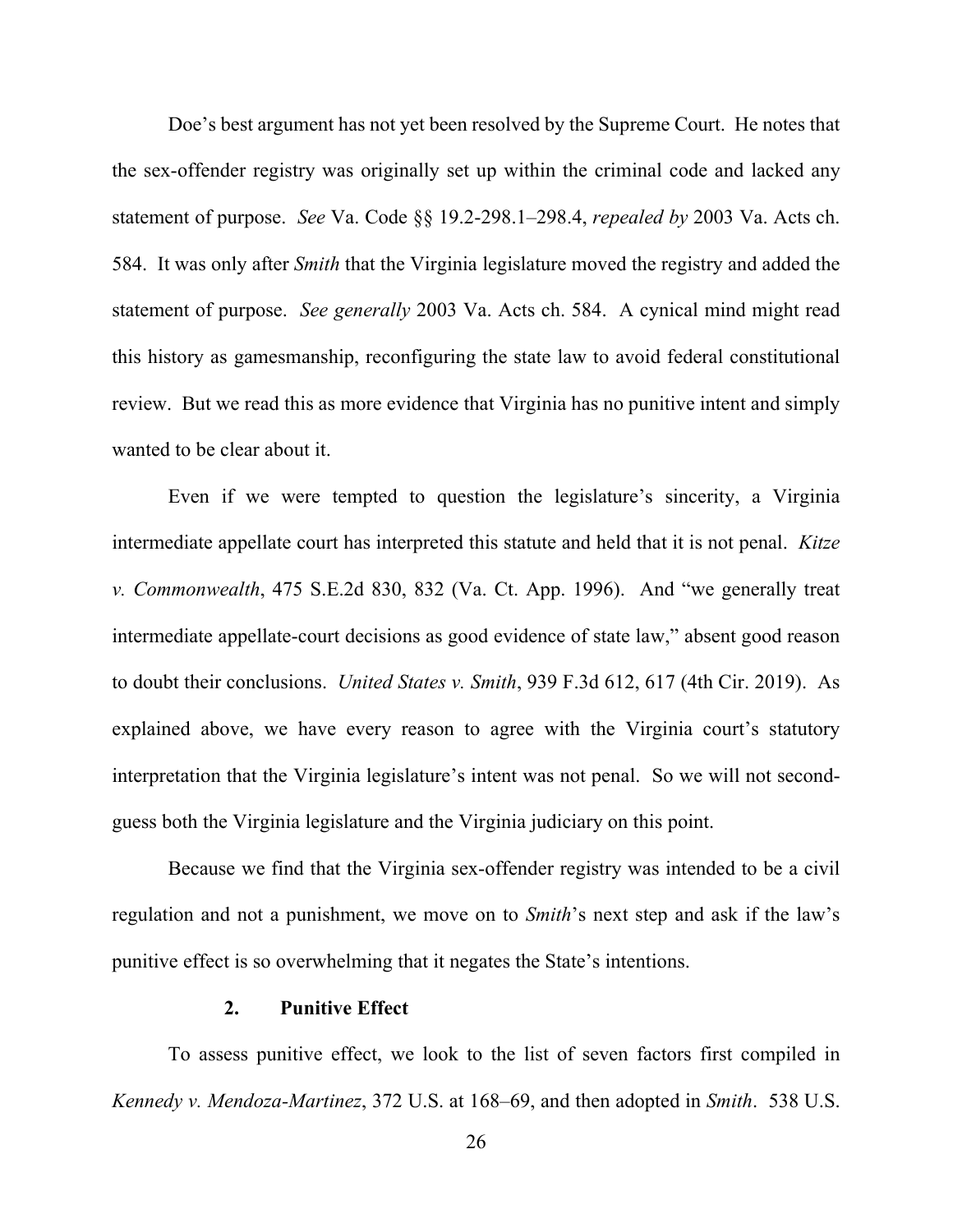at 97. These factors have been used in a handful of constitutional contexts—Ex Post Facto Clause, Sixth Amendment, and Eighth Amendment—and they create a framework for a general, constitutional theory of a "punishment." *See id.* In the sex-registry context, the Supreme Court has focused on 5 of these factors, whether the scheme:

(1) has been regarded in our history and traditions as punishment;

(2) imposes an affirmative disability or restraint;

(3) promotes the traditional aims of punishment;

(4) has a rational connection to a nonpunitive purpose; [and]

(5) is excessive with respect to this purpose.

*United States v. Wass*, 954 F.3d 184, 193 (4th Cir. 2020) (quoting *Smith*, 538 U.S. at 105) (cleaned up and reformatted).<sup>13</sup> We must consider each of these factors in turn and determine whether the sum provides the "clearest proof" that the registry is punitive in effect. *Smith*, 538 U.S. at 105.

But we do not operate in the open field; both the Supreme Court and this Court have applied this test to sex-offender-registration laws before—the Supreme Court considered the Alaska Sex Offender Registration Act in *Smith* and this Court considered the federal Sex Offender Registration and Notification Act in *Under Seal*. [14](#page-26-1) Each court found the

<span id="page-26-0"></span><sup>13</sup> In *Smith*, Justice Kennedy declines to consider a sixth *Mendoza-Martinez* factor, whether the behavior was already a crime before the law was passed, because, he says, "recidivism was the statutory concern" of the registration scheme. 538 U.S. at 105; *see also Under Seal*, 709 F.3d at 264 n.5. While common-sense definitions of punishment often look to whether the "evils [are] consequent upon crimes," 4 Blackstone, at \*7; *see also* Hart, at 4–5, we are bound by the Supreme Court's reasoning on this point and will not consider this factor.

<span id="page-26-1"></span><sup>&</sup>lt;sup>14</sup> We have also considered the punitive effects of Virginia's registry, but only in unpublished opinions. *Prynne*, 848 F. App'x 93; *Ballard v. F.B.I., Chief*, 102 F. App'x 828, 829 (4th Cir. 2004).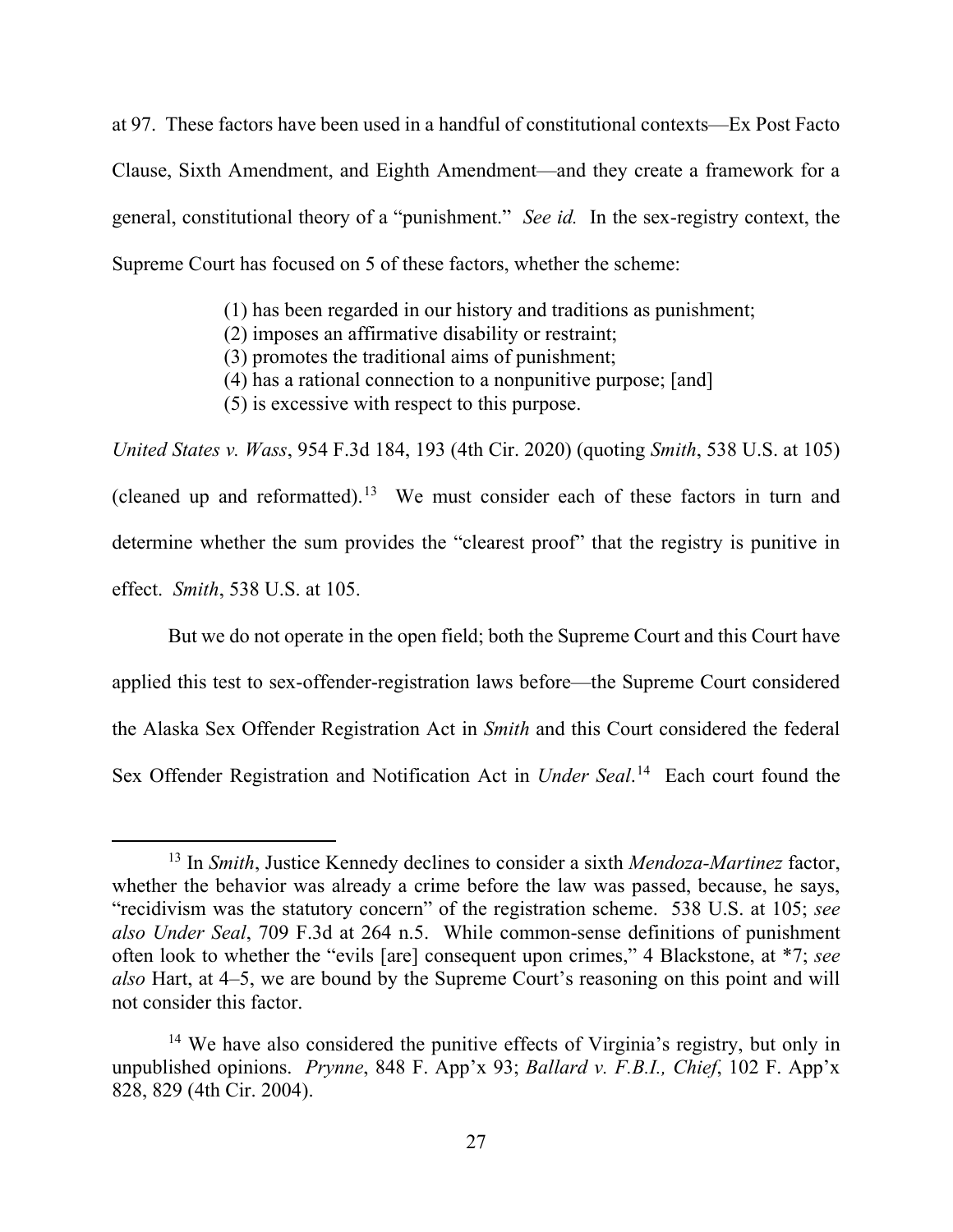registry to lack the overwhelming punitive effects needed to overturn legislative intent. In *Smith*, Alaska's sex-offender registry and notification law included many of the same regulations as the Virginia registry here: prompt registration, fingerprinting, large amounts of information, notification of movement, the threat of criminal prosecution for noncompliance, and the posting of a convict's photo, information, and status on the internet. *See* 538 U.S. at 89–91. In *Under Seal*, the federal registry included a statement of purpose much like the one in Virginia's registry and most of the same requirements: registration, regular in-person verification, and the provision and publication of personal information. *See* 709 F.3d at 260–61. While we examine Virginia's registry under the *Mendoza-Martinez* factors and find some differences from the schemes considered in *Smith*  and *Under Seal*, we cannot find that Virginia's registry is so different from these other registries that the result is different.

*Rational connection to a nonpunitive purpose.* Because *Smith* tells us that this is the most significant factor in assessing punitive effect, we begin here, and Virginia's sexoffender registry is rationally connected to the legitimate goal of public safety. 538 U.S. at 102 (holding that the statute need not have "a close or perfect fit with the nonpunitive aims it seeks to advance"); *Doe v. Miller*, 405 F.3d 700, 721 (8th Cir. 2005) (suggesting that this factor "is not demanding"). Both *Smith* and *Under Seal* found that the registries there related to the purpose of "alerting the public to the risk of sex offenders in their communit[y]." *See Smith*, 538 U.S. at 103; *Under Seal*, 709 F.3d at 265. The same is true here. The statute explicitly adopts this purpose. Va. Code § 9.1-900. Public safety is a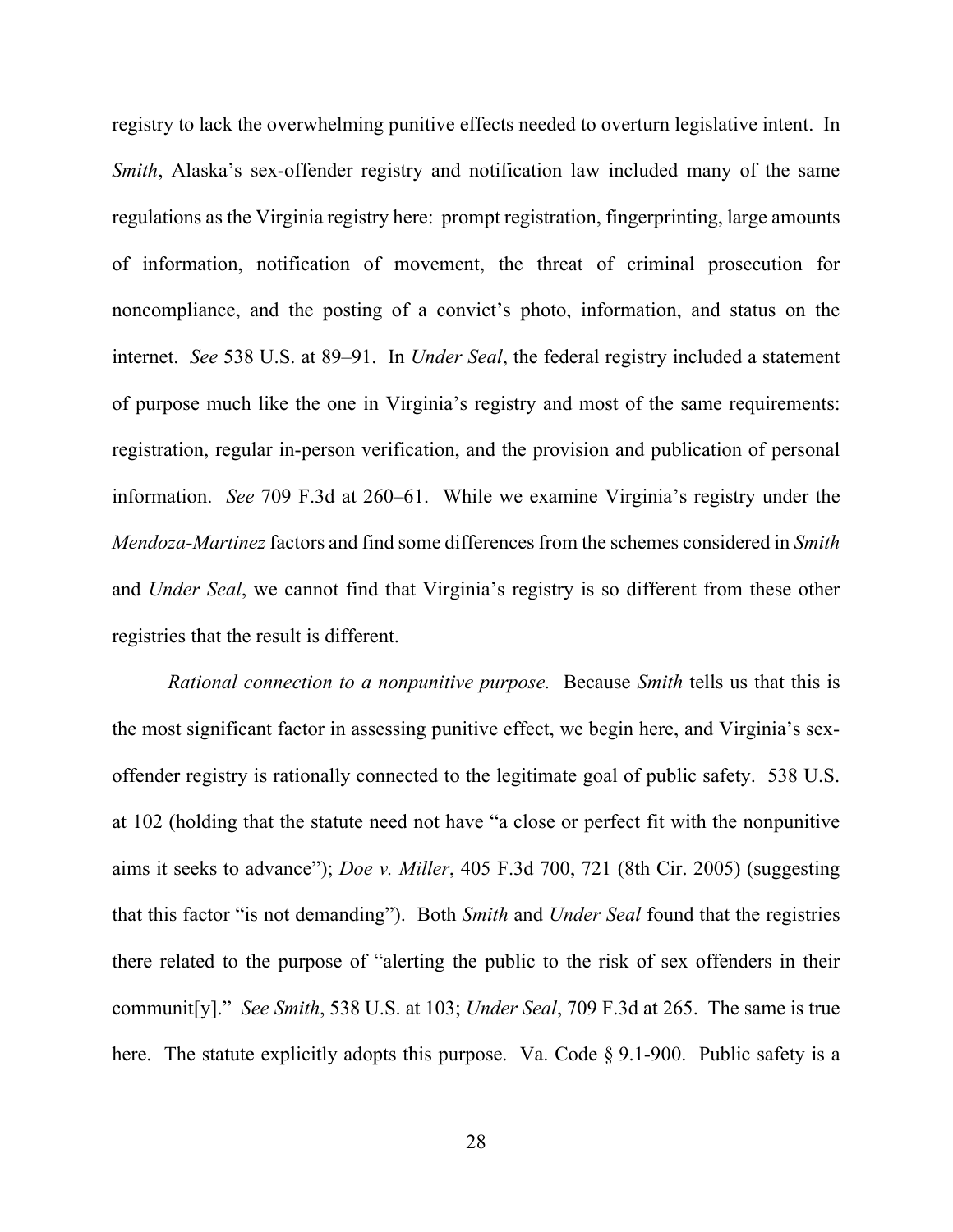quintessentially legitimate justification, and these registries are no doubt connected to that goal. *See Shaw v. Patton*, 823 F.3d 556, 573–74 (10th Cir. 2016).

Some courts have found that sex-offender registries may increase recidivism and therefore harm public safety, but the Virginia legislature is free to disagree with that empirical prediction or pursue other goals like investigatory efficiency. *See Kitze*, 475 S.E.2d at 832–34 (offering similar justifications for the Virginia law); *Am. C.L. Union of Nevada v. Masto*, 670 F.3d 1046, 1057 (9th Cir. 2012). *But see Does #1-5 v. Snyder,* 834 F.3d 696, 704–05 (6th Cir. 2016) (finding that studies showing a limited effect on recidivism suggest there is not a reasonable fit); *In Int. of T.H.*, 913 N.W.2d 578, 595 (Iowa 2018) (same for juveniles); *People ex rel. T.B.*, 489 P.3d 752, 768 (Colo. 2021) (same).

Because this factor favors Virginia and because it is the most important factor, this is strong evidence that the law is nonpunitive in effect.

*Excessive with respect to its purposes.* This excessiveness inquiry is not about second-guessing the legislature's choice of solution; we only ask whether the chosen means are "reasonable in light of the nonpunitive objective." *Smith*, 538 U.S. at 105. This inquiry is reminiscent of the rational basis test we have already considered; the Virginia legislature is due our deference, and we may only question their work in rare circumstances. We need only confirm that fit between the purpose and its execution is reasonable. The registry furthers the nonpunitive goal of public safety.

Doe argues that it is excessive in doing so. We disagree. The information required of the offenders is useful and relevant to the purposes of the law and helps ensure that police and the public can make informed decisions. The limited work restrictions and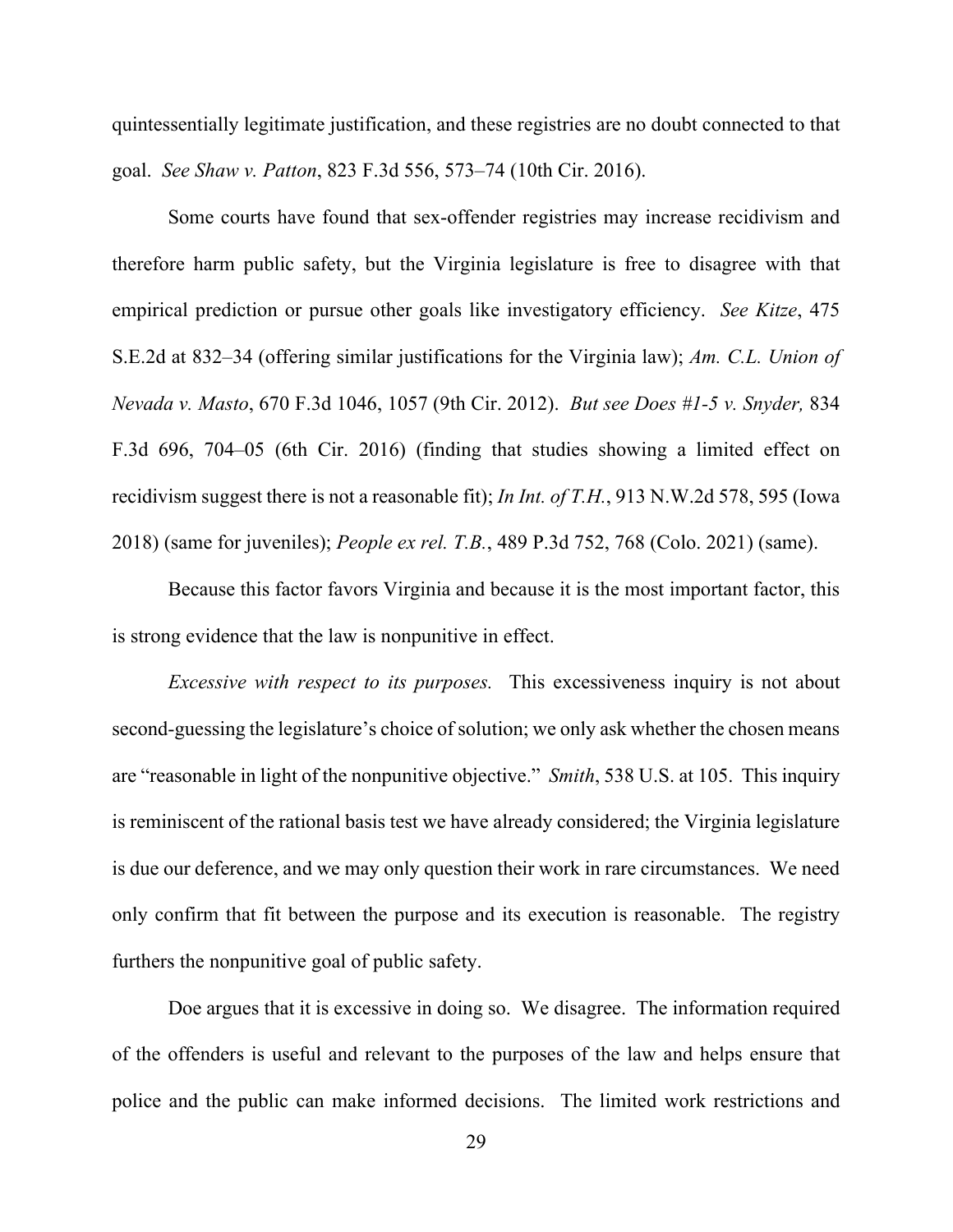limits on entering schools without permission are reasonably related to protecting the vulnerable and preventing recidivism.

That Doe himself may not pose a danger is beside the point. The Eighth Amendment "does not preclude a State from making reasonable categorical judgments that conviction of specified crimes should entail particular regulatory consequences." *Smith*, 538 U.S. at 106; *Miller*, 405 F.3d at 721–22.

Virginia's registry differs in some respects from those in *Under Seal* and *Smith* but those differences do not make it unreasonably overbroad. The federal sex registry also uses a three-tier system, but the third tier of Virginia's system is arguably broader. *Compare* 34 U.S.C. § 20911, *with* Va. Code § 9.1-903. The Alaska registry considered in *Smith* had a default registration requirement of only 15 years, without any need for a petition to be removed, and lifetime registration was only imposed for an aggravated offense or a second offense. 538 U.S. at 90; *cf. id.* at 104 (suggesting the duration of the requirement is not excessive given some recidivism may happen as late as 20 years later). Virginia is more severe on both counts. With that said, we still echo the Supreme Court's assessment in *Smith*: This registry is "consistent with grave concerns over the high rate of recidivism among convicted sex offenders and their dangerousness as a class." *Id.* at 103. All of Doe's other arguments would have us apply a more stringent fit analysis than is required by *Smith*. While the law may be overbroad in some sense—e.g., the lascivious flasher may not require lifelong registration and tracking by the State—we do not find it unreasonably excessive as a matter of law.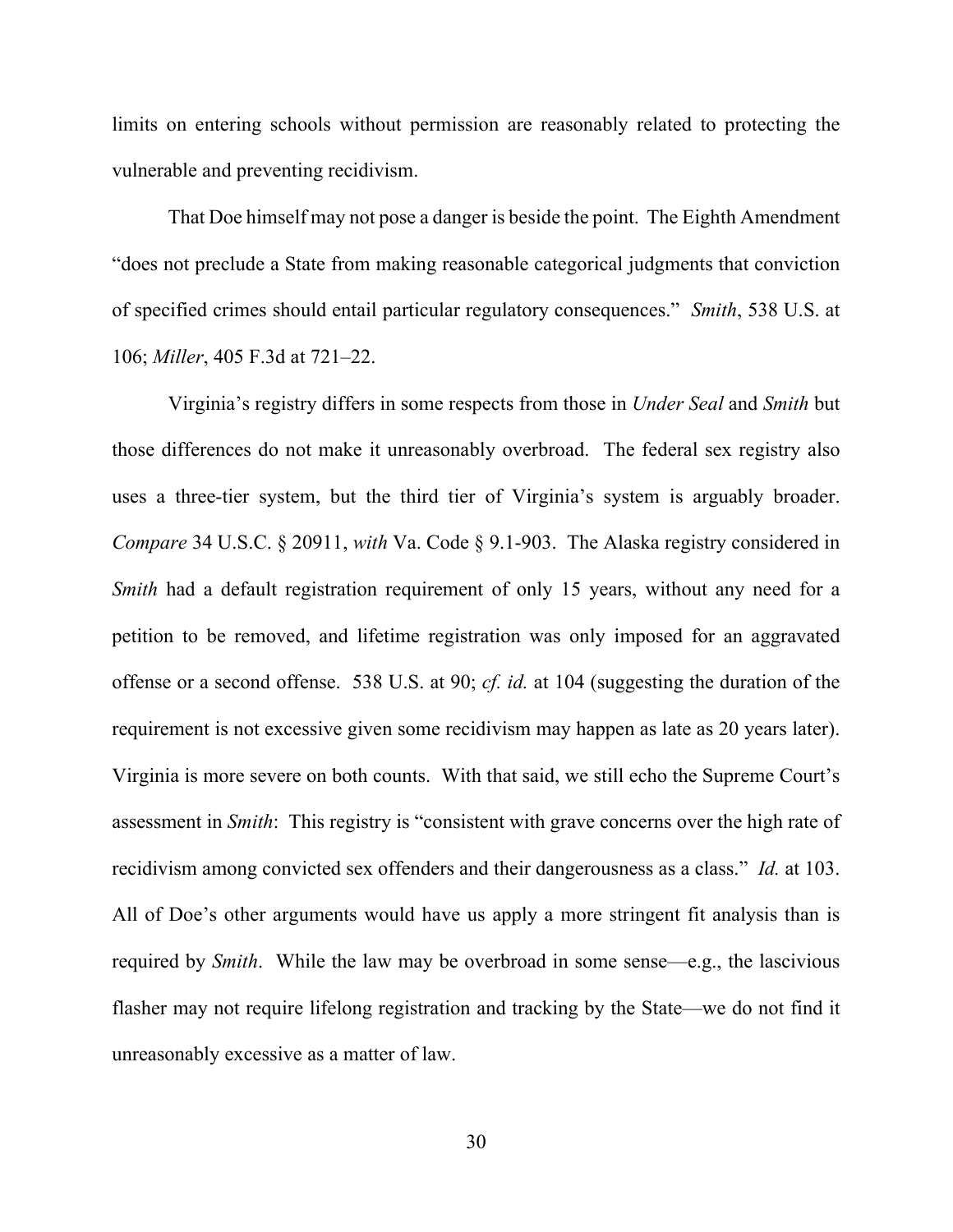*Historical punishments.* Next, we look to a survey of historical punishments "because a State that decides to punish an individual is likely to select a means deemed punitive in our tradition." *Smith*, 538 U.S. at 97. Because offender registries are a modern invention, we proceed by analogy, comparing the registration scheme to historical punishments to consider whether the effects are the same. *See id.* at 97–99.

The first potential comparison is public shaming. There is a whole suite of strange old punishments that fit into this category. In his *Commentaries*, Blackstone includes in his list of punishments that "consist principally in their ignominy" things like "the pillory, the stocks, and the ducking-stool." 4 Blackstone, at \*370. These punishments often involved standing in public with a sign describing your crime. *See Second Trial of Titus Oates*, 10 How. St. Tr. 1227, 1315 (K.B. 1685) ("Thirdly, The Court does award, That you do stand upon the Pillory, and in the Pillory, here before Westminster-hall gate, upon Monday next, for an hour's time, between the hours of 10 and 12; with a paper over your head (which you must first walk with round about to all the Courts in Westminster-hall) declaring your crime."). Sometimes a murderer might be branded with the letter "M" to shame him. *See Smith*, 538 U.S. at 98 (citing R. Semmes, *Crime and Punishment in Early Maryland* 35 (1938)). There is an intuitive comparison between these kinds of punishments and the public dissemination of sex-crimes information, but that is not enough to make them analogs.

The courts in *Smith* and *Under Seal* rejected this comparison. One important distinction is that those old punishments involved physical pain and direct confrontation with the community. *Smith*, 538 U.S. at 98*; see also* 4 Blackstone, at \*370 ("[M]ost of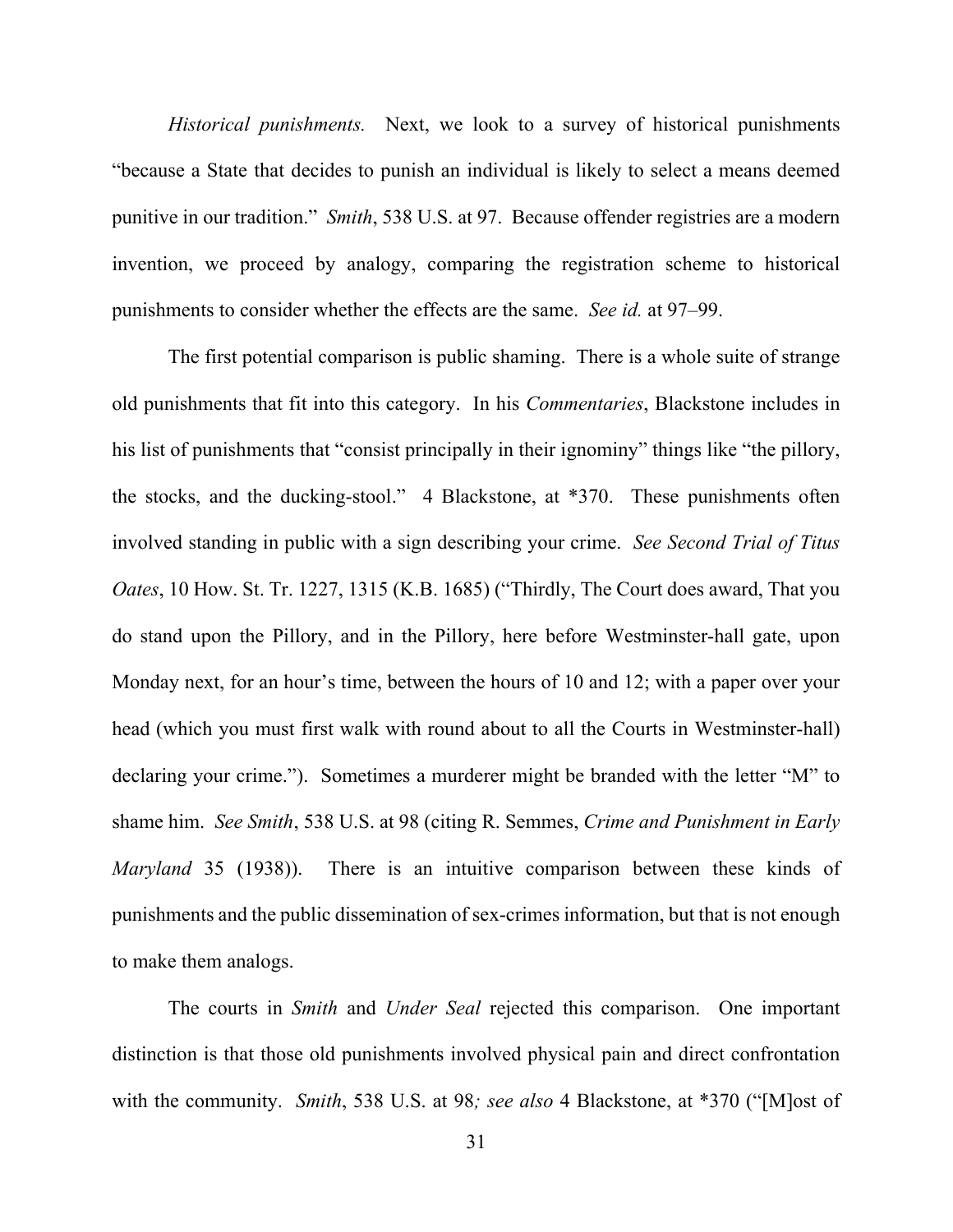them are mixed with some degree of corporal pain.").But that was not always true; for a famous example, take the real Massachusetts law that inspired Nathaniel Hawthorne's *The Scarlet Letter*. As punishment for adultery, the guilty were required to "for ever after wear a capital A, of two inches long and proportionable bigness, cut out in cloth of a contrary colour to their cloaths, and sewed upon their upper garments, on the outside of their arm, or on their back, in open view." An Act, Against Adultery and Polygamie, *Acts and Laws, Passed by the Great and General Court or Assembly of their Majesties Province of the Massachusetts-Bay in New-England* 72 (1694).

That Massachusetts law proves that some shaming punishments did not necessarily involve physical pain or mass public confrontation. But this is the closest to an analog Doe might point to, and even this punishment was more degrading than a photo on a website. More importantly*,* "[o]ur system does not treat dissemination of truthful information in furtherance of a legitimate governmental objective as punishment." *Under Seal*, 709 F.3d at 265 (quoting *Smith*, 538 U.S. at 98).

Other details do not change things. Designating the crime "Tier III" might add some extra shame, but convictions are already public, and it is hard to see how this label would add much embarrassment. *Compare Prynne*, 848 F. App'x at 101–03, *with id.* at 110 (Agee, J., dissenting). The "geographic reach of the Internet" brings in other complications, considering that a sex offender can now be identified by anyone in the world rather than the few people who fit in the town square. But the Supreme Court has held that this does not make a registry "punitive"; rather, it is "necessary for the efficacy of the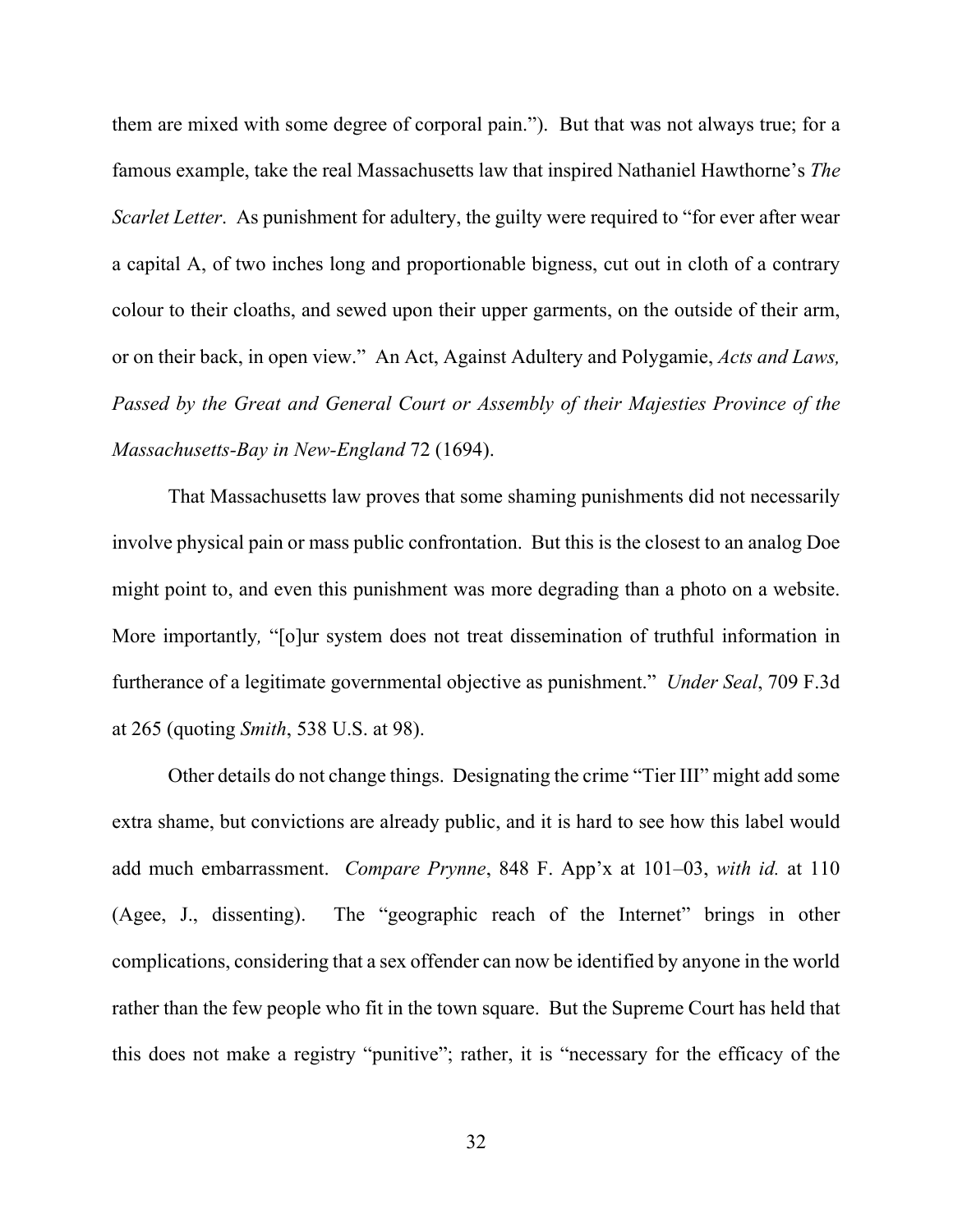scheme." 538 U.S. at 99. Virginia's sex-offender registry is not like historical shaming punishments.

Another candidate is banishment. The comparison seems strained and metaphorical at first glance, but the Sixth Circuit has found the analogy useful. *See Snyder*, 834 F.3d at 701–02. That court found that a limitation on where sex offenders can live and work is "very burdensome, especially in densely populated areas." *Id.* (including a map of the Grand Rapids area illustrating this point). But that scheme imposed restrictions of 1,000 feet. *Id*. Virginia law prohibits some sex offenders from loitering within 100 feet of a school or daycare. Va. Code  $\S$  18.2-370.2. That restriction is an order of magnitude less severe than the limitation in *Snyder*, which also involved significant allegations about hardship that this case does not. 834 F.3d at 701–02. More to the point, the 100-foot limitation is imposed "as a part of [an offender's] sentence," so that limit is not part of the registry. Va. Code § 18.2-370.2. So even if this geographic restriction resembles banishment, it is not relevant to Doe's complaints about the registry. There is no argument that the registry's requirements are anything like banishment; it does not make offenders "dead in law [and] entirely cut off from society." 1 Blackstone, at \*132.

Finally, parole and probation. The Court in *Smith* said this comparison had "some force" but rejected it because "[p]robation and supervised release entail a series of mandatory conditions and allow the supervising officer to seek the revocation of probation or release in case of infraction." 538 U.S. at 101–02. The Alaska registration scheme there did not involve any real supervision. *Id.* But this Virginia scheme creates criminal violations for disregarding the registry's rules. *See, e.g.*, Va. Code § 18.2-370.5. The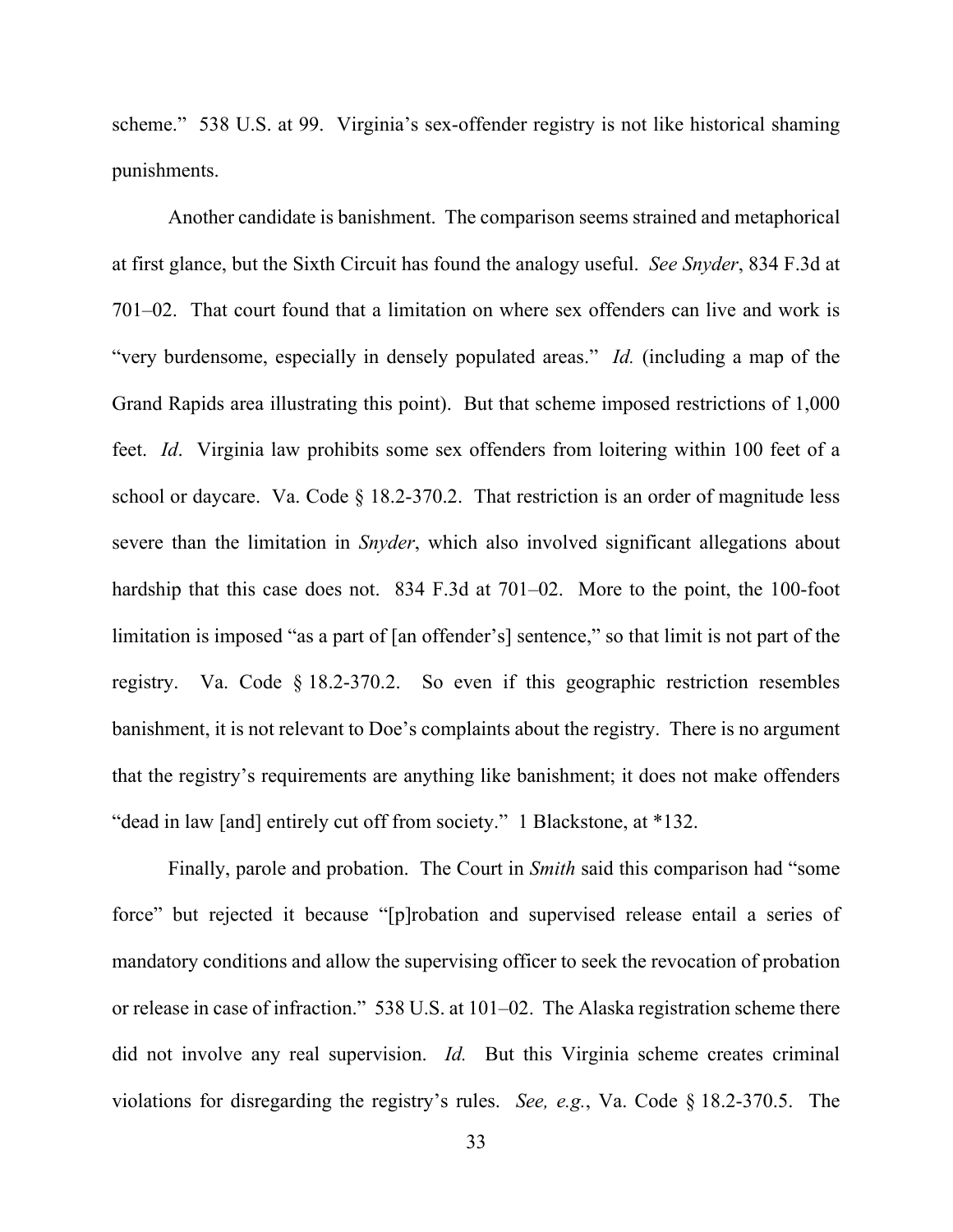Virginia scheme also requires the State Police to physically verify an offender's registration information twice a year, § 9.1-902, and Doe alleges that this requirement involves random home visits to verify the required information. "Historically, a probation officer took a far more active role in a probationer's life than simply collecting information for a database." *Shaw*, 823 F.3d at 564 (in-person reporting to officers is not like the many requirements of parole). Taken as a whole, the Virginia registry may have shades of probation, but probation often involves a greater degree of intrusion and regularity.

We also note two founding era laws that suggest that—far from being considered punishments—registries and other publication of personal information would have been considered common regulatory tools. First, consider the census. In 1790, the United States held its first census. United States Census Bureau, 1790 Overview, History, Census.gov (last visited Jan. 20, 2022). The Census Act of 1790 required not only that States count their inhabitants but also that a copy of the official schedule of the census for each district be "set up at two of the most public places" in the district, "there to remain for the inspection of all concerned." An Act Providing for the enumeration of the Inhabitants of the United States, ch. 2,  $\S 6$ , 1 Stat. 101, 101–03 (1790). That schedule included the names of the heads of all the counted families. § 1, 1 Stat. at 101–02; *see also* United States Census Bureau, 1790 Census: Heads of Families at the First Census, Census.gov (last visited Jan. 20, 2022). Of course, there is nothing inherently damaging in having your name publicly listed as the head of a household, so in that way, it is distinguishable from a sex-offender registry. With that said, this example provides at least one data point that, historically, public registries were used as regulatory tools and not punishments. The next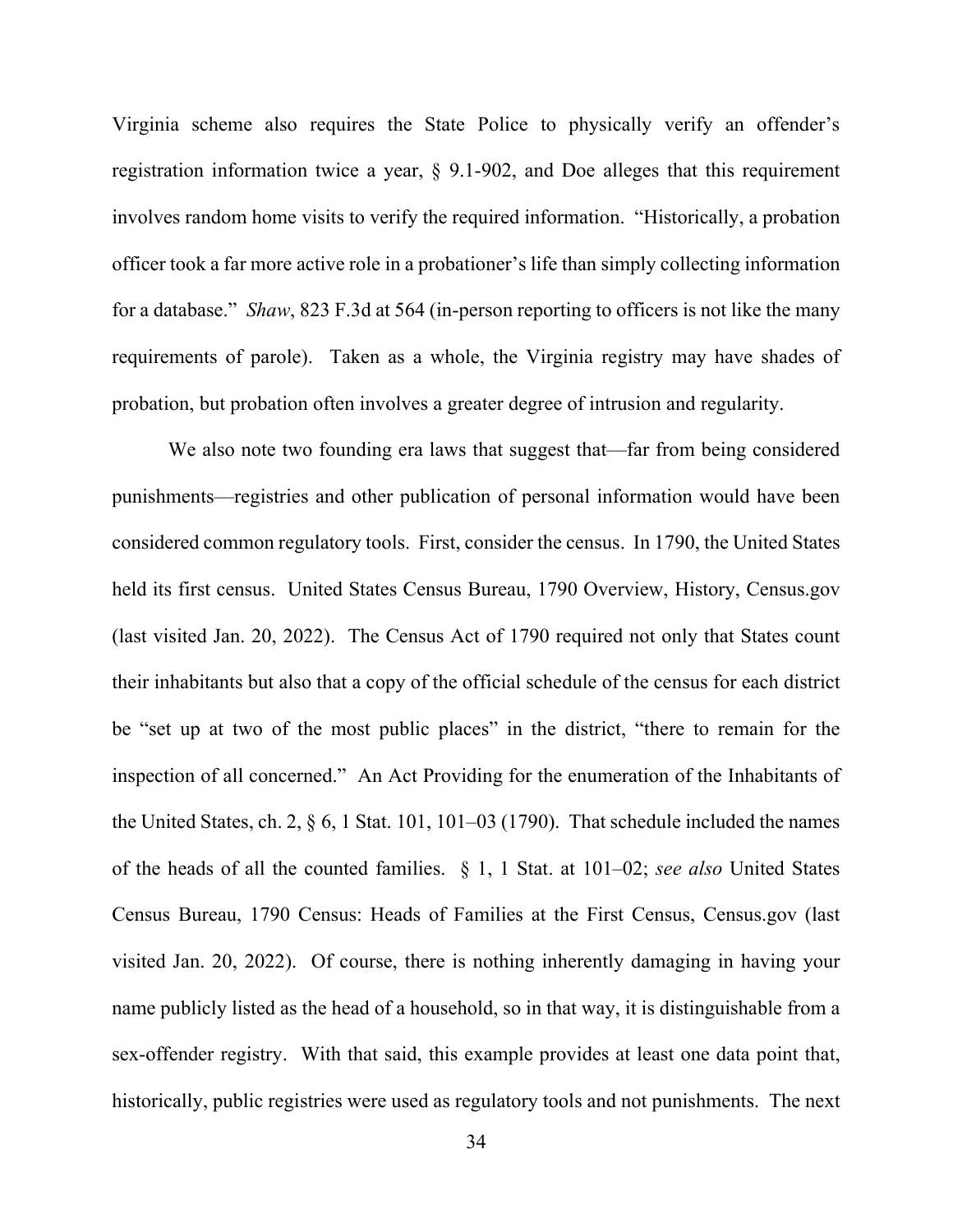example shows that even registries publishing negative information were not considered punishments.

Less than a decade later, Congress passed the infamous Alien and Sedition Acts, which included a registry for all aliens. *See* An Act supplementary to and to amend the act, intituled "An act to establish an uniform rule of naturalization; and to repeal the act heretofore passed on that subject," Ch. 54, § 4, 1 Stat. 566, 567 (1798). Aliens had to report to the local district clerk and provide their name, age, residence, and occupation; that registration information was then sent to the Secretary of State; and anyone who was caught avoiding this requirement would be fined upwards of \$2 and sometimes even "committed to the common gaol."  $\S$  5, 1 Stat. at 568. Not only were new aliens required to register, aliens who were already here had to register within 6 months of the passage of the law which might have raised the specter of the Ex Post Facto Clause if the founding generation thought of mere registration as a punishment.

In sum, while there are similarities between historical punishments and this modernday registry, we find that the Virginia sex-offender registry is more like the common regulatory devices used at the founding than it is like historical forms of punishment.

*Affirmative disability or restraint.* The Virginia registry imposes some affirmative disabilities and restraints on offenders like Doe. On this factor, "minor and indirect" restraints will not be punitive; we look for something more substantial. *Smith*, 538 U.S. at 100. Imprisonment is the "paradigmatic" example of an affirmative restraint, *see id.* at 97– 100; *Kansas v. Hendricks*, 521 U.S. 346, 356 (1997), and Doe is not subject to anything like prison. That is why *Smith* and *Under Seal* found this factor to cut against a finding of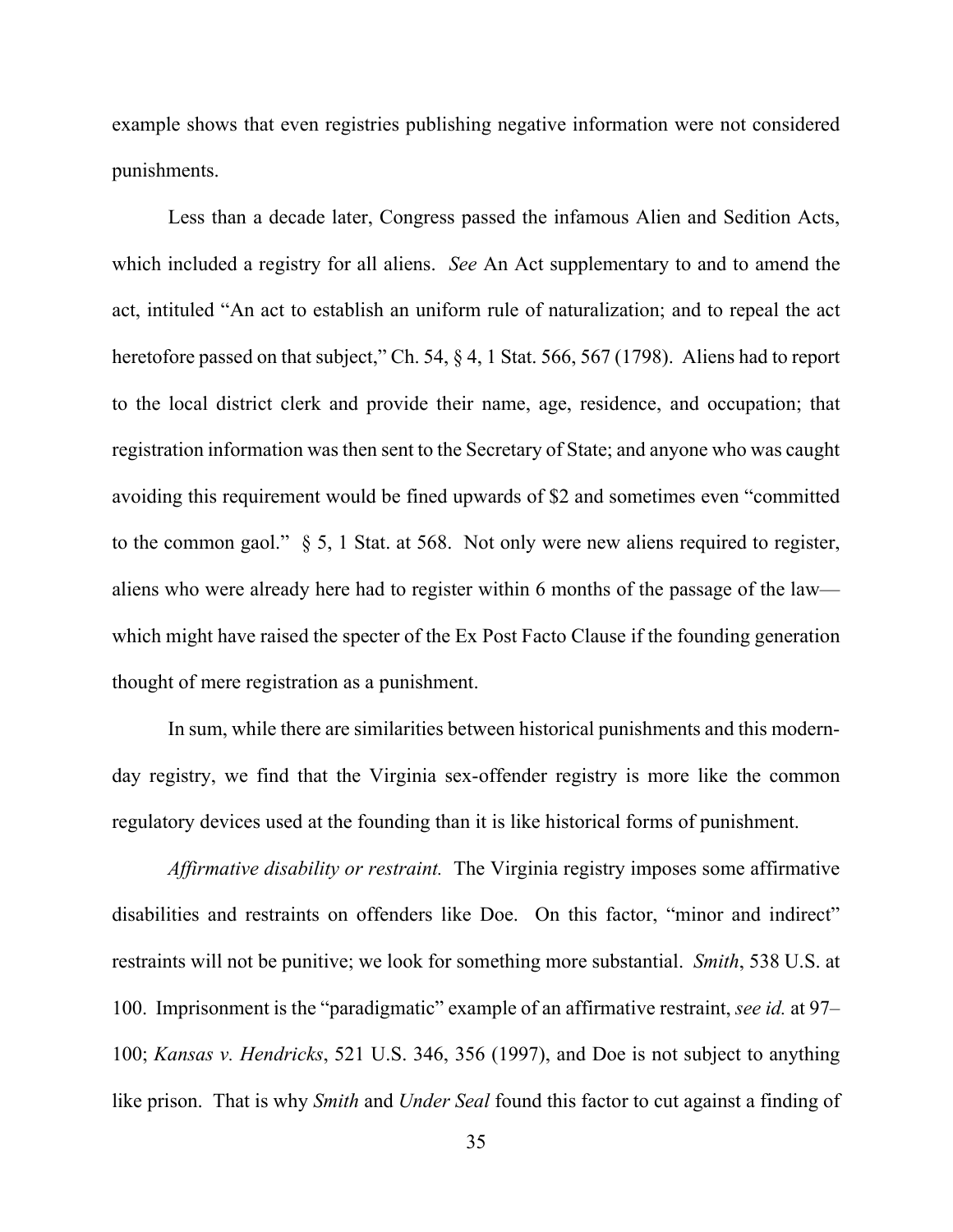punitive effect, because neither registry imposed anything like prison and neither sought to "restrain activities sex offenders may pursue" or require them to "seek permission" before acting. *Under Seal*, 709 F.3d at 265 (quoting *Smith*, 538 U.S. at 100). The same is true here, as one can move or change jobs without permission. *Id.*

Virginia's scheme includes some restrictions and impositions, but they do not approach the level of restraint imposed by a prison sentence. To start, offenders cannot hold certain jobs. But job restrictions cannot alone make a punishment. *See Smith*, 538 U.S. at 97–100.<sup>[15](#page-35-0)</sup> Tier III offenders must also ask permission to enter a school during school hours, even to visit their own child. *See* Va. Code § 18.2-370.5. And offenders are required to register and re-register in person, § 9.1-903, which the Court in *Smith* implied may amount to a restraint or disability, *see* 538 U.S. at 101. The Virginia registry imposes some disabilities and restraints on people like Doe, but at worst, they are "minor and indirect." *See id.* at 100.

*Promotes the traditional aims of punishment*. Finally, while Doe can find aspects of the traditional justifications for punishment in Virginia's registry, the law is better understood as promoting public safety. This factor considers whether the government action promotes the traditional goals of punishment, mainly retribution and deterrence. *Smith*, 538 U.S. at 102; *see also Under Seal*, 709 F.3d at 265. In working through this factor, the Court in *Smith* did not find it sufficient to simply state how the law might further

<span id="page-35-0"></span><sup>&</sup>lt;sup>15</sup> The Supreme Court has found various categorical restrictions on occupations to be nonpunitive. *See, e.g.*, *Hawker v. New York*, 170 U.S. 189, 197 (1898) (prohibiting felons from practicing medicine); *De Veau v. Braisted*, 363 U.S. 144, 160 (1960) (plurality opinion) (prohibiting felons from being union agents).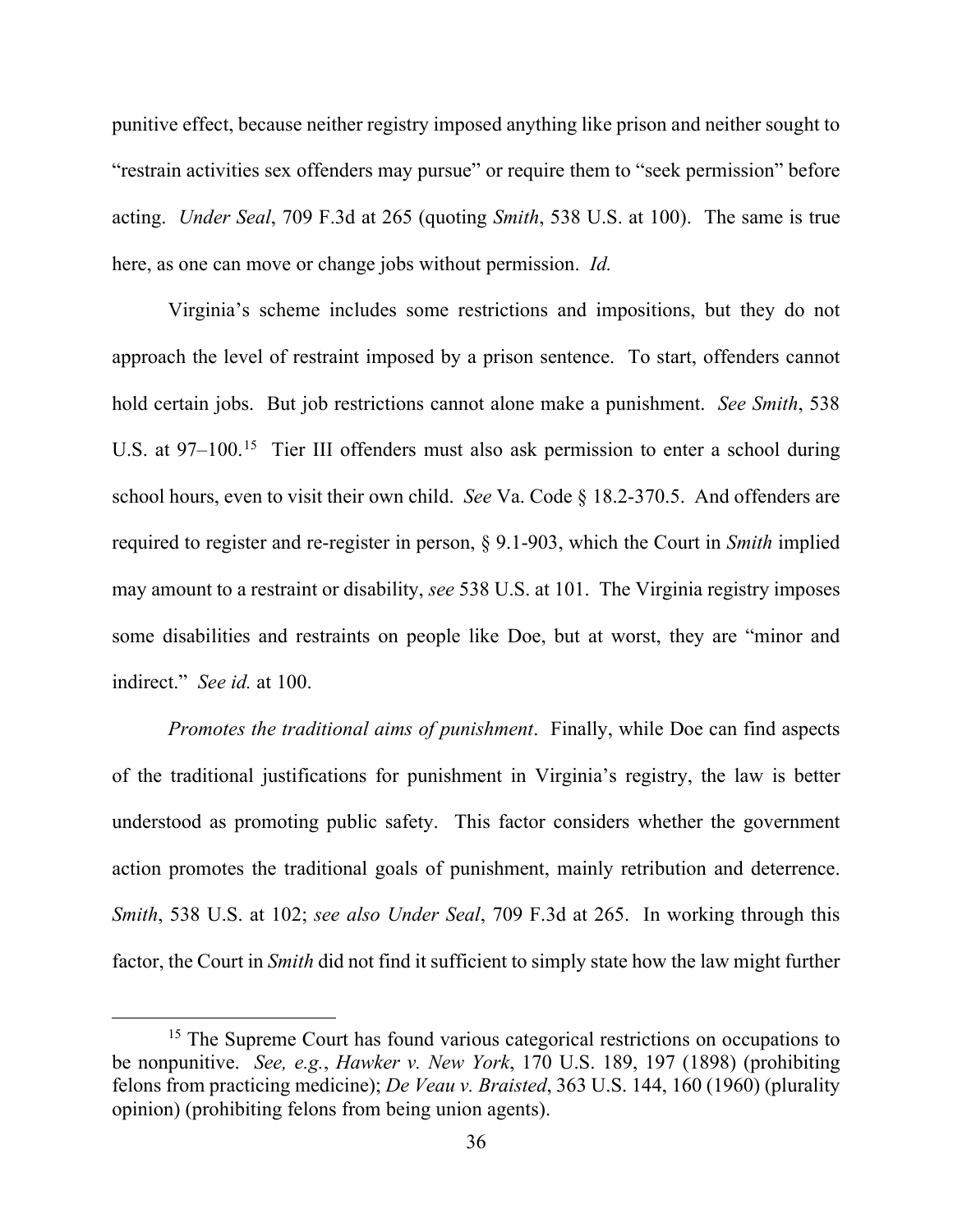the goals of retribution and deterrence; to show punitive effect, the Court required retribution and deterrence to be primary factors of the law. 538 U.S. at 102.

That is simply not the case here. There are wisps of deterrence and retribution, but not enough to show punitive intent. The threat of the registry does provide some deterrence to would-be sex offenders, but that is true of many nonpunitive government programs. *Id.*  While it might look like retribution to place offenders into Tiers based on the seriousness of their crimes instead of their risk of reoffending, using broad categories and generalizations is a reasonable way of assessing risk. *See id.* So all these policies can be explained as "reasonably related to [the] regulatory objective" of community safety. *Id.* at 102. The traditional punitive justifications are not the driving force here.

On balance, we find that these factors do not demonstrate punitive effect, especially considering the deference we must give to the legislature's intent. Even if we were inclined to disagree with the legislature, Virginia's registry does not have punitive effects so far beyond the registries in *Smith* and *Under Seal* that they would make this case distinguishable. So we hold that the effect of the Virginia sex-offender registry is not so clearly punitive that it overcomes the intent of the legislature. Therefore, because this registry is not a punishment, the Eighth Amendment claim was properly dismissed.

## **3. Remaining Claims**

Doe also brings claims under a federal substantive due process theory and under the Virginia Constitution. Both can be dealt with in short order. A substantive due process challenge is considered under rational-basis review unless some fundamental right is implicated. *Herndon v. Chapel Hill-Carrboro City Bd. of Ed.*, 89 F.3d 174, 177 (4th Cir.